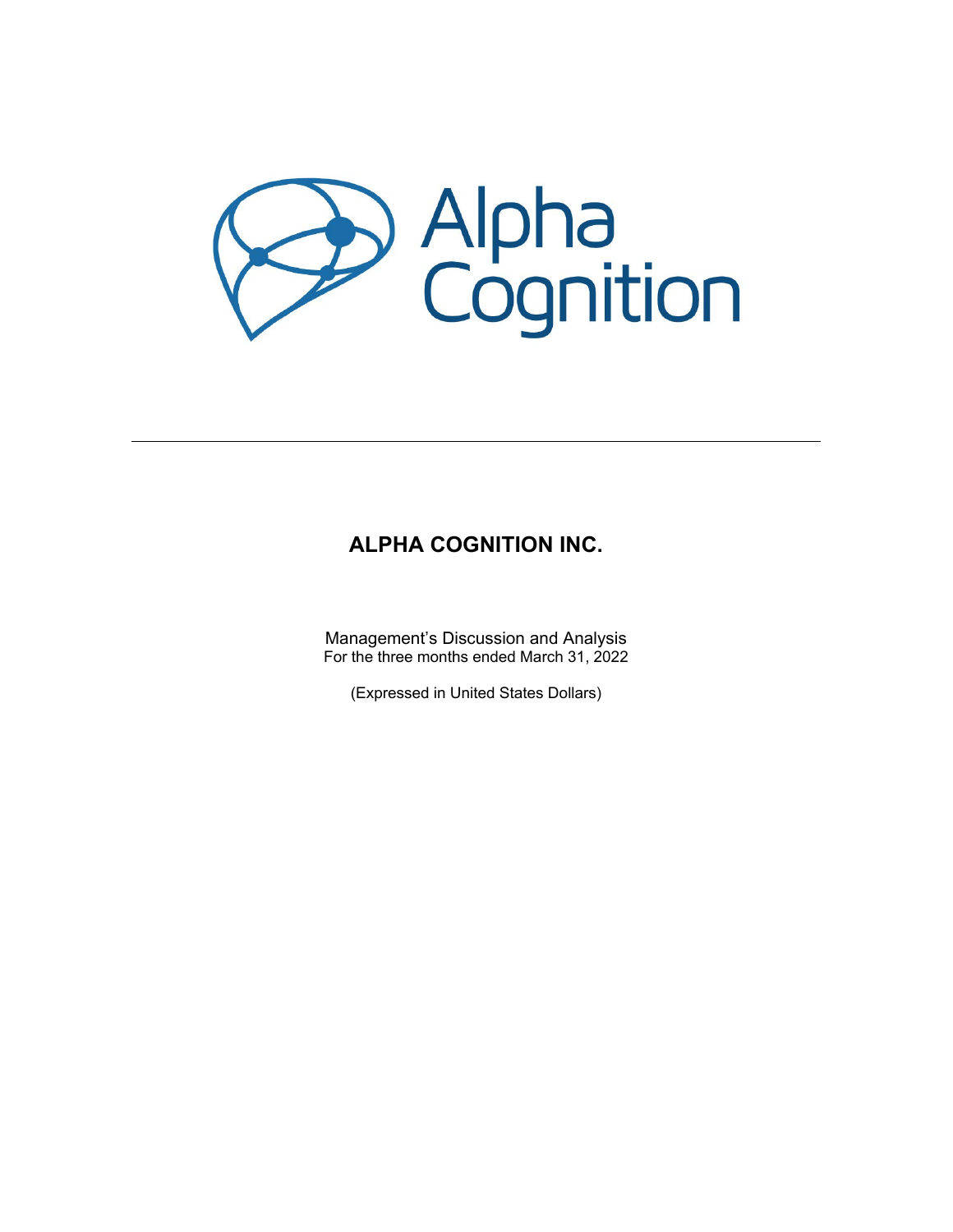# **MANAGEMENT'S DISCUSSION AND ANALYSIS**

This Management's Discussion and Analysis ("MD&A") of Alpha Cognition Inc. ("ACI" or the "Company") provides analysis of the Company's financial results for the three months ended March 31, 2022. The following information should be read in conjunction with the accompanying audited financial statements and accompanying notes for the years ended December 31, 2021 and 2020 ("Annual Financial Statements") and the unaudited condensed interim consolidated financial statements and accompanying notes for the three months ended March 31, 2022 and 2021 ("Interim Financial Statements") which have been prepared in accordance with International Financial Reporting Standards ("IFRS"). The Board of Directors of the Company have approved the information and disclosures contained in this MD&A. All figures are in United States dollars unless otherwise noted. Additional information relating to the Company is available on SEDAR at www.sedar.com.

# **FORWARD-LOOKING STATEMENTS**

The Company's Annual Financial Statements and this accompanying MD&A contain statements that constitute "forward-looking statements" within the meaning of National Instrument 51-102. Continuous Disclosure Obligations of the Canadian Securities Administrators.

## *It is important to note that, unless otherwise indicated, forward-looking statements in this MD&A describe the Company's expectations as of May 30, 2022.*

Forward-looking information is subject to known and unknown risks, uncertainties and other factors that may cause the Company's actual results, level of activity, performance or achievements to be materially different from those expressed or implied by such forward-looking information. The information set forth in this MD&A contains statements concerning future results, future performance, intentions, objectives, plans and expectations that are, or may be deemed to be, "forward-looking statements". These statements concerning possible or assumed future results of operations of the Company are preceded by, followed by or include the words "believes", "expects", "anticipates", "estimates", "intends", "plans", "forecasts", or similar expressions. Forward-looking statements are not guarantees of future performance. These forward-looking statements are based on current expectations that involve certain risks, uncertainties and assumptions. Assumptions relating to the foregoing involve judgments with respect to, among other things, future economic, competitive and market conditions and future business decisions, all of which are difficult or impossible to predict accurately and many of which underlying the forward-looking statements are reasonable, any of the assumptions could prove inaccurate. These factors should be considered carefully, and readers should not place undue reliance on forward-looking statements. The Company has no intention and undertakes no obligation to update or revise any forward-looking statements, whether written or oral that may be made by or on the Company's behalf, except as may be required by applicable law.

All of the Company's public disclosure filings may be accessed via [www.sedar.com](http://www.sedar.com/) and readers are urged to review these materials.

## **COMPANY DESCRIPTION**

ACI is the parent company of Alpha Cognition Canada Inc. ("ACI Canada"). The Company operates from its four offices located in Charlottetown, Prince Edward Island; Vancouver, British Columbia; West Palm Beach, Florida and Frisco, Texas and is in the business of researching and developing pharmaceutical treatments for neurological diseases. The Company's lead product candidate is ALPHA-1062, a new patented drug developed for the treatment of Alzheimer's Disease. ALPHA-1062 is a next generation Alzheimer's treatment offering alternative routes of administration. The Company is also developing ALPHA-0602, Progranulin, a protein that has a potent ability to protect neurons that are under stress. ALPHA-0602 is a specific form of Progranulin that the Company is developing for the treatment of amyotrophic lateral sclerosis ("ALS").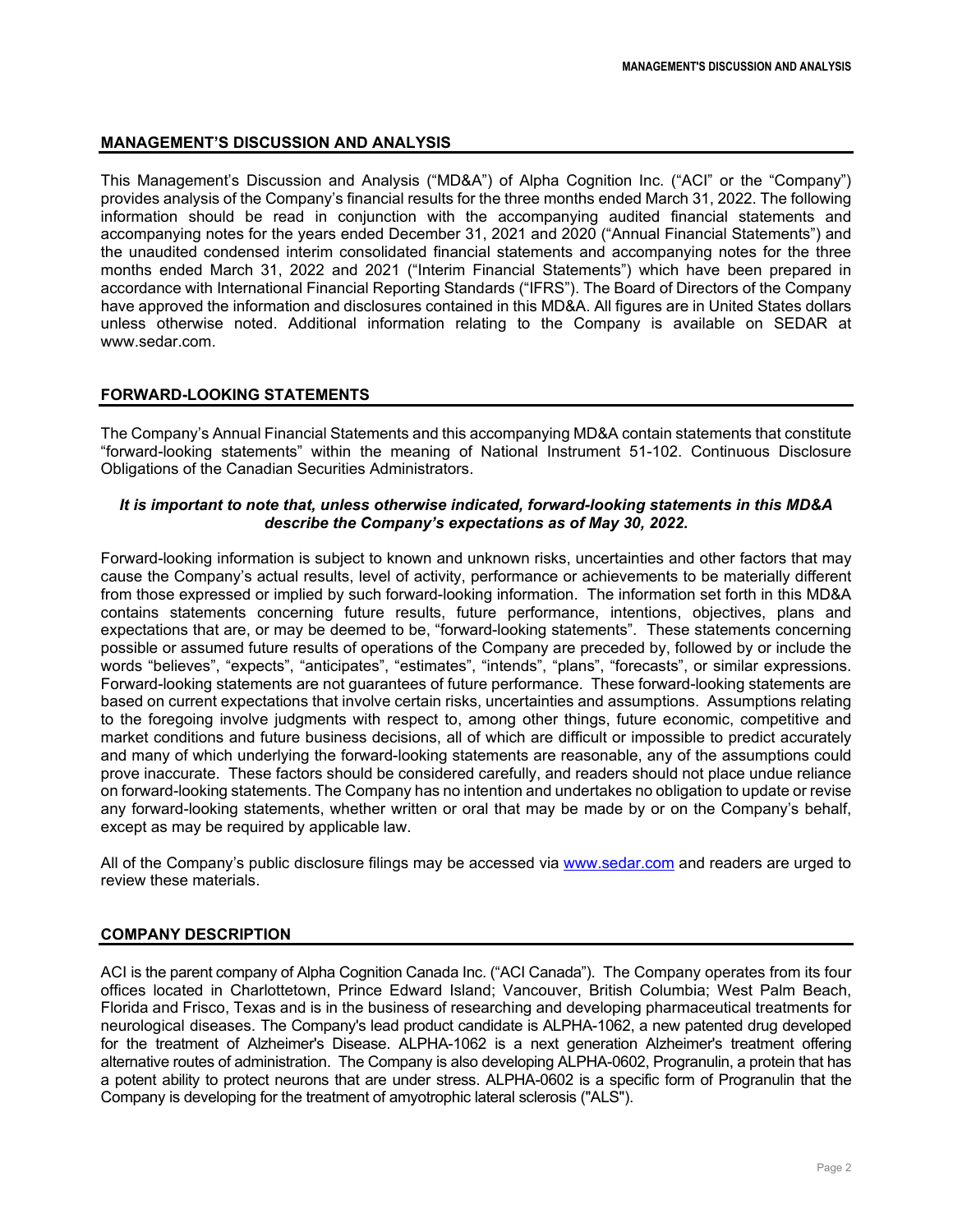On March 18, 2021, the Company announced the successful closing of a business combination with ACI Canada (the "Transaction"). Pursuant to the Transaction, ACI Canada was acquired by and became a wholly-owned subsidiary of ACI. As part of the Transaction, on March 18, 2021, the Company changed its name to Alpha Cognition Inc. and ACI Canada changed its name to Alpha Cognition Canada Inc. At the time of completion of the Transaction, ACI had 59,171,932 shares issued and outstanding which included 57,531,875 common shares issued to former ACI Canada shareholders, representing 97.23% of the Company's issued and outstanding shares. Initially, the common shares of the Company issued in connection with the Transaction were listed on TSX-V under the ticker symbol "CRYS", effective March 30, 2021, the trading symbol of ACI was changed to "ACOG".

Upon closing of the Transaction, the shareholders of ACI Canada owned 97.23% of the shares of the Company, and as a result, the transaction is considered a reverse acquisition of the Company by ACI Canada. All previous common shares, share options, and warrants were exchanged at a ratio of one share of ACI Canada for one of ACI. For accounting purposes, ACI Canada is considered the acquirer of the Company accordingly, the consolidated financial statements are in the name of Alpha Cognition Inc.; however, they are a continuation of the financial statements of ACI Canada (Refer to Reverse Acquisition section).

# **ALPHA-1062**

ALPHA-1062 is a patented new chemical entity. When absorbed through mucosal tissue or ingested it is enzymatically converted to an active moiety that has previously been approved by U.S. FDA and marketed by Janssen, a wholly-owned subsidiary of Johnson & Johnson, as Razadyne (generic name is galantamine) in North America, and as Reminyl in Europe and elsewhere. Patients treated with Razadyne experience gastrointestinal side effects which can limit its effectiveness. ALPHA-1062 however, prior to conversion and during the absorption and ingestion process, may have reduced gastrointestinal side effects which could result in reduced up-titration periods and may facilitate immediate dosing at therapeutic levels. Drugs that convert from an inert form to an active substance in-situ are referred to as "prodrugs". At the time the Company licensed the ALPHA-1062 technology, only a nasal formulation had been developed, subsequently oral dosage formulations have been developed.

The Company's ALPHA-1062 development plan has two primary goals:

- Clinical Development: Demonstrate to the satisfaction of regulatory bodies that ALPHA-1062 formulations have a significantly reduced side effect profile and differentiated mechanism of action from existing acetylcholinesterase inhibitor (AChEI) treatments with the exception of galantamine's mechanism of action.
- Regulatory Development: Demonstrate that a New Drug Application ("NDA") pathway called a 505(b)(2) is available for approval in the United States, allowing commercialization, that relies on the establishment of a scientific bridge to the finding of safety and efficacy of the FDA approved Razadyne utilizing a bioavailability and bioequivalence pivotal study instead of the traditional efficacy trials.

## ALPHA-1062 Clinical Development

The original nasal formulation of ALPHA-1062 was used to conduct Phase I human studies, initially by Neurodyn Life Sciences Inc. ("NLS"), a former related party through common shareholders, and subsequently, on completion of the ALPHA-1062 Agreement, by the Company. The Phase I human studies included a single ascending dose study ("SAD Study") followed by a multiple ascending dose ("MAD Study") study. These Phase I studies were designed to determine the safety of the drug, which was administered to healthy aged patients at increasing doses of ALPHA-1062, initially one time in the SAD Study, and subsequently multiple times over a seven-day period in the MAD Study. These studies indicated that ALPHA-1062 formulation may have reduced gastrointestinal side effects (nausea, diarrhea, vomiting) as compared to one of the existing treatments; Razadyne (galantamine is the generic name).

Pivotal Trial: The Company began planning and preparation for the ongoing pivotal trial of an oral dosage form of ALPHA-1062 in Q3, 2021, which is expected to be completed in Q2 2022. The pivotal trial was initiated to demonstrate bioequivalence to the FDA-assigned reference listed drug, required for marketing approval. The trial is of single dose cross-over study design in both fed and fasted conditions. The Company expects to report 'top-line' results of this trial in late Q2, 2022. Successful completion of the pivotal trial is expected to allow the Company to file an NDA in Q2 2023, with possible FDA approval for the US market by Q1 2024.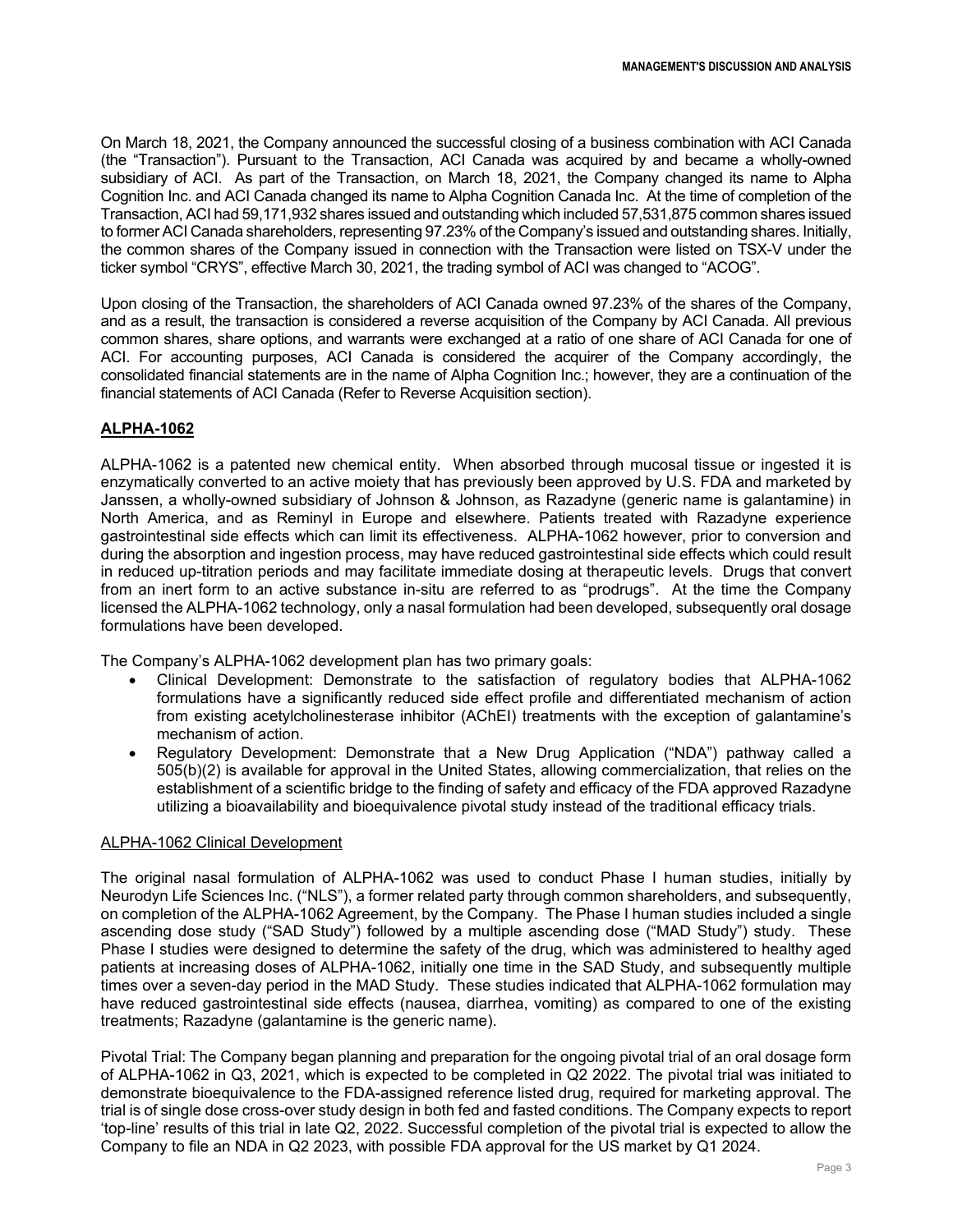During the second quarter of 2022, the company met with FDA regarding the ALPHA-1062 program for mildto-moderate Alzheimer's Disease. The company received feedback regarding the ALPHA-1062 RESOLVE trial, labeling, and manufacturing. RESOLVE site initiation activities are underway with enrollment expected to commence early Q3, 2022. As a result of the agency's feedback, the company now plans to file its NDA for ALPHA-1062 in mild-to-moderate Alzheimer's Disease in Q2 2023, allowing the company to include additional stability data in the NDA filing. The company's projected commercial launch date of Q1 2024 remains the same. The company has received Rare pediatric designation for ALPHA-0602 for treatment of spinal muscular atrophy. This designation allows for priority review.

Tolerability Study: The Company plans to initiate an Alzheimer's disease tolerability and dosing trial with ALPHA-1062 which could potentially support prescribing information changes, post-approval, and could allow patients to achieve an efficacious dose faster than current treatments. The plan is to initiate this study in late Q2 2022, with top line results expected in 2023.

Mild Traumatic Brain Injury (mTBI): The Company has also completed a pre-clinical study of a nasal formulation of ALPHA-1062 in mTBI . The Company is encouraged by the preclinical data and is planning to request a meeting with the FDA to discuss further clinical development plans.

In December 2021, the Company announced functional data from the ALPHA-1062 Traumatic Brain Injury (TBI) program. ALPHA-1062 intranasal administration significantly, reduced the extent of the functional deficit, and improved functional recovery of TBI animals compared to untreated animals suffering a TBI. Notably, in four of five functional measures of recovery, the performance of ALPHA-1062 treated group was statistically indistinguishable from that of the uninjured cohort.

In a rodent model of TBI, ALPHA-1062 or vehicle (purified water as treatment control) was administered intranasally, with treatment initiated 2 hours after injury and continued twice daily for 35 days. ALPHA-1062 significantly:

- Acutely limited the extent of motor deficit.
- Improved motor and sensory functional recovery measured by motor skill assessment, sensory/motor skill assessment, and Modified Neurological Severity Score which comprises motor, sensory, balance and reflex assessment.
- Improved cognitive functional recovery measured by tests which assess recognition memory, and spatial learning and memory.

In February 2022 the Company announced histology data from their intranasal ALPHA-1062 Traumatic Brain Injury (TBI) program. ALPHA-1062 treatment was neuroprotective, preserving hippocampal structure, reducing cell loss and promoting neurogenesis compared to no treatment. These histological results, confirm the functional preservation/recovery data, and taken together, strongly support the further development of ALPHA-1062 for the treatment of TBI.

Compared to vehicle, ALPHA-1062 treatment:

- Demonstrated statistically significant reduction in lesion size measured at 35 days after injury.
- Preserved greater hippocampal structure. The hippocampus plays a critical role in learning, memory formation, and spatial coding and damage to hippocampus can lead to memory disorders like AD, amnesia, and depression.
- Demonstrated statistically, significant reduction in neuronal cell loss. The number of neurons in the ALPHA-1062 treated animals were equivalent to those in the uninjured cohort of animals at the end of treatment.
- Statistically significantly enhanced neurogenesis as evidence by an increase in the number of neuron precursor cells and new neurons in the dentate gyrus, which plays a critical role in learning, information processing, and mood regulation.

ALPHA – 1062 Commercialization Strategy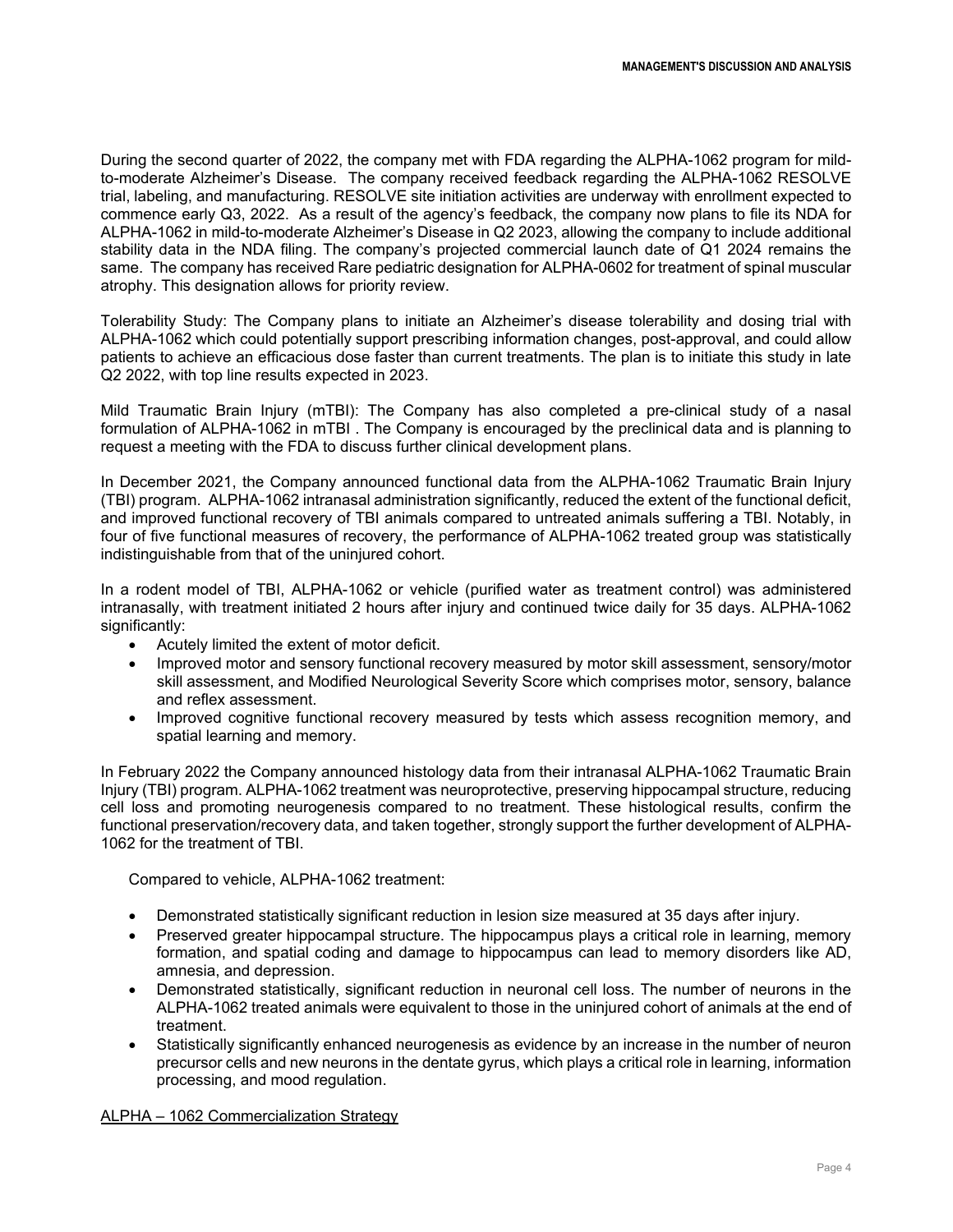Starting in the second half of 2021 and continuing thereafter, in parallel with the Company's regulatory activities, the Company will take steps to develop a commercialization team to manage product manufacturing and distribution. The Company intends to commercialize ALPHA-1062 with a best-in-class specialty sales force that will focus on Neurology and Long Term Care (LTC) physicians in the US. Neurologists that specialize in Alzheimer's treatment make pharmacologic decisions for Alzheimer's patients in a clinical setting. Long term care physicians who treat elderly patients that reside in nursing homes also make pharmacologic decisions in concert with the LTC treatment team. Our research has indicated that the acetylcholinesterase inhibitor (AChEI) prescription market in the US from these two specialties is large, with over 11 million prescriptions filled in pharmacies each year. AChHEI drugs include Aricept, Exelon, Exelon Patch, Razadyne, and generic versions of each brand. Prescription data suggests that there is currently high turnover of patients treated with currently approved AChEI medications, with 30% of patients discontinuing treatment by month 4 and 55% discontinuing treatment by the end of year 1. The Company believes that patients who discontinue a first therapy will try a 2<sup>nd</sup> line and 3<sup>rd</sup> line therapy. Patient willingness to try multiple therapeutics provides an opportunity for ALPHA-1062 to take market share in the overall AChEI market. The sales force will make potential key points of label differentiation and exploit key issues with existing AChEI medications. Success will be further enabled by deploying a highly targeted and efficient multi-channel marketing campaign, by motivating caregivers to request ALPHA-1062, and securing product coverage with US payors. Market research indicates that payors are likely to cover ALPHA-1062 if the product is competitively priced. Additionally, Alpha intends to seek strategic partnerships to expand promotional efforts and expand physician promotional coverage. As ALPHA-1062 nears FDA regulatory approval, the Company will seek distribution partners for major territories, identified as Europe, LATAM (Mexico, Central and South America), and Asia. Additionally, the Company intends to seek approval for potential additional indications and product line extensions.

# **ALPHA-0602**

The ALPHA-0602 product candidate originated almost a decade ago when it was discovered by professors at McGill University in Montreal that a protein called Progranulin seemed to show activity for several neurological disorders. Progranulin is a large protein that was found to be present in virtually all living animals and appears to be used by the body for multiple tasks. Upon further investigation, scientists discovered that the large molecule was made of smaller polypeptides or subunits, referred to as Granulin Epithelin Modules ("GEMs").

ALS is a progressive neurodegenerative disease that affects nerve cells in the brain and spinal cord that carry messages from the brain to the muscles (Source: Laird et al. (2010), Chitramuthu et al. (2017)) A safe and effective treatment for ALS remains an unmet medical need. The few treatment options that currently exist for ALS patients, have shown limited effectiveness. ALPHA-0602 is being developed for the treatment of ALS and has been granted Orphan Designation by FDA.

## ALPHA-0602 Pre-Clinical Development

ALPHA-0602 has been investigated in preclinical studies designed to stimulate the overproduction of progranulin in validated animal models of neurological disorders, specifically ALS. Initial work with animal models of ALS has been completed indicating that Progranulin may be effective in modifying the disease process. Additional in-vitro and in-vivo investigations to validate the effectiveness of Progranulin and the potential of the GEMs are ongoing.

In March 2022 the Company announced positive preclinical data from its ALPHA-0602 ALS gene therapy program. These data underscore the robust preclinical evidence supporting Alpha Cognition's gene therapy approach to treating ALS and highlight the Company's strategy to validate these data in planned clinical trials.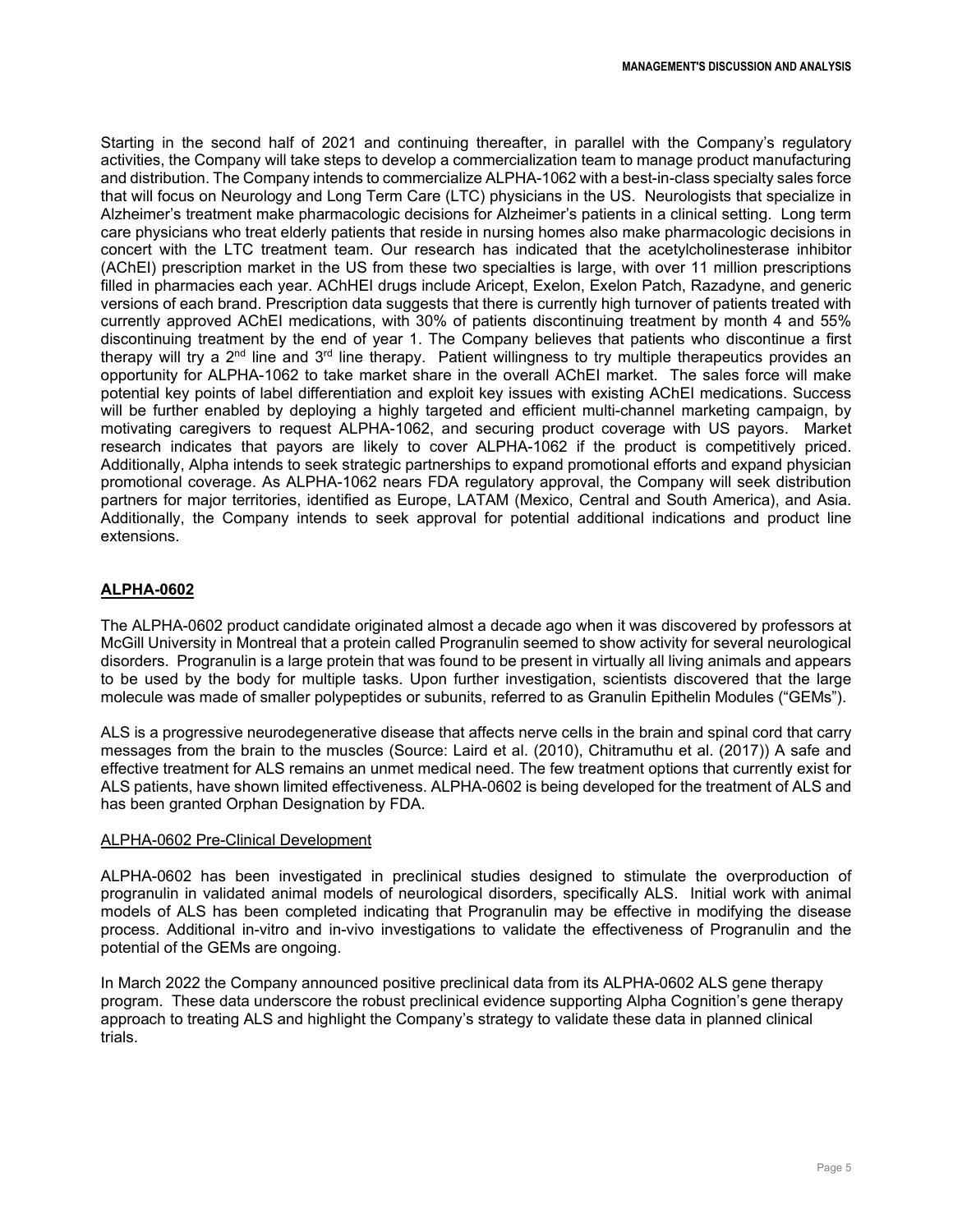Highlights of the positive proof of concept pre-clinical results demonstrated with ALPHA-0602 in vitro in motor neurons and in vivo in models of ALS, include:

- ALPHA-0602 demonstrated abundant PGRN expression in motor neurons, suggesting a neurotrophic role for PGRN. ALPHA-0602 further increased PGRN levels and decreased motor neuron cell death in in vitro models.
- Using an in vivo model of ALS to further assess the neurotrophic effects of PGRN, ALPHA-0602 reversed the motor neuron toxicity resulting from both decreased levels of TDP-43 and FUS, and the expression of ALS related toxic forms of these proteins.
- In an ALS transgenic mouse model caused by a toxic form of TDP-43, Alpha-0602 administered via adeno-associated virus, resulted in successful viral transduction of CNS cells and substantially increased cerebrospinal fluid (CSF) levels of PGRN.
- ALPHA-0602 treated TDP-43 transgenic mice persistently gained weight throughout the 10-week study, in contrast to untreated transgenic animals who failed to gain weight. Continued weight gain in the face of a significant and sustained toxic insult, is suggestive of a therapeutic benefit of Alpha-0602 expression.

# ALPHA-0602 Regulatory Development

Completion of the ongoing in-vitro and preclinical program, and selection of a primary biological drug candidate is scheduled for Q2 2022. The Company intends to seek FDA input on the, relevant pre-clinical safety studies to be initiated in animal models consistent with US FDA requirements to support an Investigational New Drug Application. The company plans to meet with the FDA to determine next steps in the ALPHA-0602 program in the second half of 2022. The lead drug candidate would follow a conventional Biologics License Application ("BLA") approval process requiring Phase I – III clinical trials to support the use of progranulin for use in treating ALS.

In February 2020, ALPHA-0602 was granted Orphan Drug Designation by the FDA for the use of ALPHA-0602 in the treatment of ALS. The Orphan Drug Designation has a number of significant benefits including:

- (1) tax credits of 50% off the clinical drug testing cost awarded upon approval;
- (2) eligibility for market exclusivity for seven years post approval; and
- (3) waiver of NDA and biologics license application fees, which could amount to approximately US\$2,200,000.

## **Current Year Summary**

In January 2022, the Company issued 21,008 Common shares for the exercise of 21,008 Common shares options at a price of CAD\$0.714 per share for total proceeds of \$11,851 (CAD\$15,000).

In February 2022, the Company granted 230,000 share options to certain employees of the Company with an exercise price of CAD\$1.05 per share. The options will be subject to the following vesting terms: 25% will vest on February 14, 2023 and the remaining 75% will vest in equal monthly instalments until February 14, 2025.

In February 2022, the Company issued 350,000 Common shares for the exercise of 350,000 ACI Canada legacy performance options at a price of \$0.01 per share for total proceeds of \$3,500.

In March 2022, the Company issued 45,511 Common shares for the exercise of 28,011 Common shares options at a price of CAD\$0.714 per share for total proceeds of \$25,570 (CAD\$32,495).

# **Subsequent Events**

In April 2022, the Company appointed Don Kalkofen as new Chief Financial Officer ("CFO"), replacing Jeremy Wright.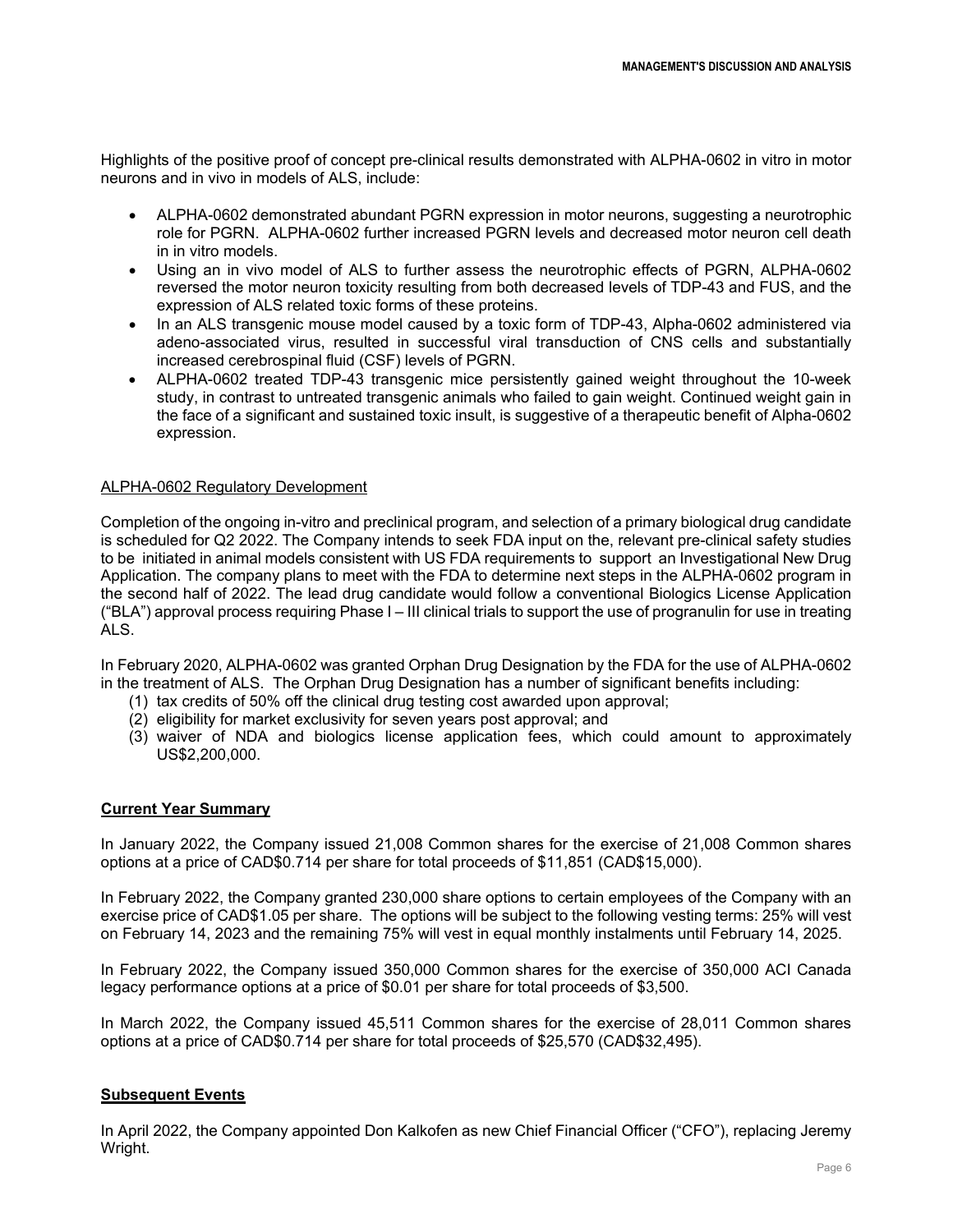In April 2022, the Company granted 450,000 share options to the new CFO of the Company with an exercise price of CAD\$0.93 per share for a period of ten years from date of grant. The options will be subject to the following vesting terms: 25% will vest in equal monthly instalments until April 11, 2023 and the remaining 75% will vest in equal monthly instalments until April 11, 2025.

In April 2022, Michael McFadden, the CEO of the Company, was appointed to the board of directors.

## **ARRANGEMENT AGREEMENT**

On October 27, 2020, ACI Canada entered into an Arrangement Agreement with ACI whereby ACI would acquire 100% of the issued and outstanding shares of ACI Canada by issuing to the shareholders of ACI Canada one common share of ACI ("CPC Share") for every one common share of ACI Canada share held by each ACI Canada shareholder (the "Transaction"). Certain US resident ACI Canada shareholders agreed to receive a restricted voting share (a "Restricted Voting Share") in place of a CPC Share which is equivalent to a CPC Share except that it will not be counted in a shareholder vote for the election of directors. In addition, holders of Class C Preferred shares of ACI Canada received one Class B Preferred Share of ACI for each Class C Preferred share of ACI Canada held by such shareholder. The outstanding options and warrants of ACI Canada became convertible into options and warrants of ACI.

On March 18, 2021, the Transaction completed resulting in ACI acquiring 100% of the shares of ACI Canada and ACI Canada's shareholders receiving 42,615,495 post-consolidated common shares, 7,000,000 restricted voting shares, 7,916,380 preferred shares, 11,819,169 warrants, and 10,069,365 share options of ACI. The ACI shareholders retained 1,640,507 common shares on completion of the transaction and the former ACI share option holders were granted 108,543 share options.

The transaction constituted a reverse acquisition of ACI and has been accounted for as a reverse acquisition transaction in accordance with the guidance provided under IFRS 2, *Share-based Payment* and IFRS 3, *Business Combinations*. As ACI did not qualify as a business according to the definition in IFRS 3, *Business Combination*, this reverse acquisition does not constitute a business combination; rather the transaction was accounted for as an asset acquisition by the issuance of shares of the Company, for the net assets of ACI and its public listing. Accordingly, the transaction has been accounted for at the fair value of the equity instruments granted by the shareholders of ACI Canada to the shareholders and option holders of ACI. The sum of the fair value of the consideration paid (based on the fair value of the ACI shares just prior to the reverse acquisition) less the ACI net assets acquired, has been recognized as a listing expense in profit or loss for the year ended December 31, 2021.

For accounting purposes, ACI Canada was treated as the accounting parent company (legal subsidiary) and ACI has been treated as the accounting subsidiary (legal parent) in these condensed interim consolidated financial statements. As ACI Canada was deemed to be the acquirer for accounting purposes, its assets, liabilities and operations since incorporation are included in the consolidated financial statements at their historical carrying value. The results of operations of ACI are included in the consolidated financial statements from the date of the reverse acquisition of March 18, 2021.

## **CRITICAL JUDGEMENTS AND ESTIMATES**

The preparation of the condensed interim consolidated financial statements in conformity with IFRS requires management to make certain estimates, judgments and assumptions that affect the reported amounts of assets and liabilities at the date of the consolidated financial statements and the reported revenues and expenses during the period.

Although management uses historical experience and its best knowledge of the amount, events or actions to form the basis for judgments and estimates, actual results may differ from these estimates.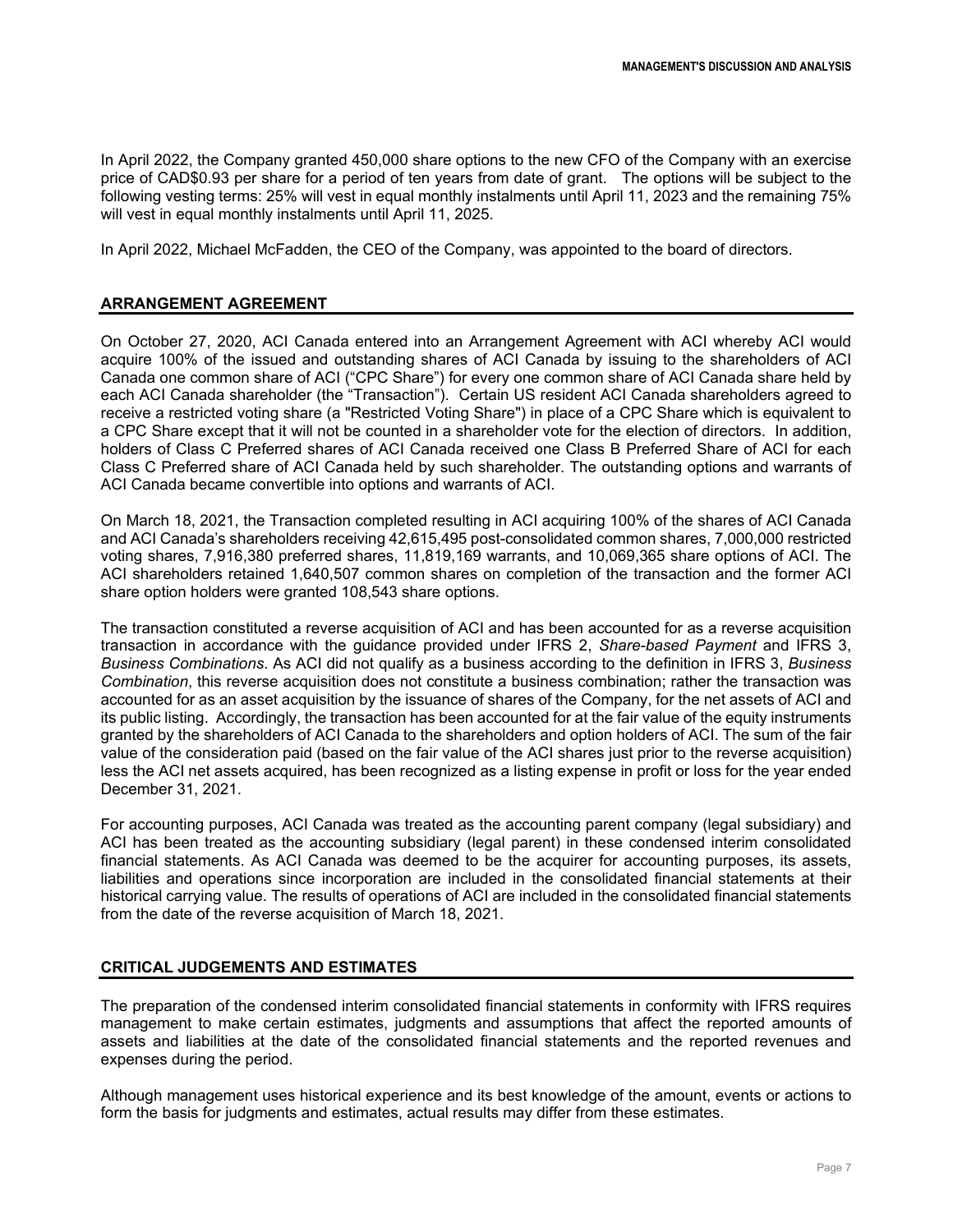Critical judgments exercised in applying accounting policies that have the most significant effect on the amounts recognized in the consolidated financial statements are as follows:

#### Uncertainty of COVID-19 Global Pandemics

The Company is subject to risks and uncertainties as a result of the ongoing COVID-19 pandemic. The Company is continuing to closely monitor the impact of the COVID-19 pandemic on its business and has taken and continues to take proactive efforts to protect the health and safety of its patients, clinical research staff and employees, and to maintain business continuity. The extent of the impact of the COVID-19 pandemic on the Company's activities remains uncertain and difficult to predict, as the response to the pandemic is ongoing and information continues to evolve. Capital markets and economies worldwide have been negatively impacted by the COVID-19 pandemic and may be further impacted in the future. Such economic disruption could have a material adverse effect on the Company's business. Policymakers around the globe have responded with fiscal policy actions to support the healthcare industry and economy as a whole. The magnitude and overall effectiveness of these actions remains uncertain.

The severity of the impact of the COVID-19 pandemic on the Company's activities will depend on a number of factors, including, but not limited to, the duration and severity of the pandemic, including the severity of any additional periods of increases or spikes in the number of cases in the areas the Company its suppliers and its manufacturers operate and areas where the Company's clinical trial sites are located; the development and spread of COVID-19 variants, the timing, extent, effectiveness and durability of COVID-19 vaccine programs or other treatments; and new or continuing travel and other restrictions and public health measures, such as social distancing, business closures or disruptions. Accordingly, the extent and severity of the impact on the Company's existing and planned clinical trials, manufacturing, collaboration activities and operations is uncertain and cannot be fully predicted. The Company may experience delays in its existing and planned clinical trials due to the worldwide impacts of the pandemic. The Company's future results of operations and liquidity could be adversely impacted by delays in existing and planned clinical trials, continued difficulty in recruiting patients for these clinical trials, delays in manufacturing and collaboration activities, supply chain disruptions, the ongoing impact on its operating activities and employees, and the ongoing impact of any initiatives or programs that the Company may undertake to address financial and operational challenges. As of the date of issuance of these consolidated financial statements, the extent to which the COVID-19 pandemic may materially impact the Company's future financial condition, liquidity or results of operations remains uncertain

#### Functional currency

Management is required to assess the functional currency of each entity of the Company. In concluding on the functional currencies of the parent and its subsidiaries, management considered the currency that mainly influences the sale prices of goods and services and the cost of providing goods and services in each jurisdiction in which the Company operates. When no single currency was clearly dominant the Company also considered secondary indicators including the currency in which funds from financing activities are denominated and the currency in which funds are retained. As at December 31, 2021, the functional currency of the Company is CAD and its subsidiaries is the USD.

#### Income taxes

In assessing the probability of realizing income tax assets, management makes estimates related to expectation of future taxable income, applicable tax opportunities, expected timing of reversals of existing temporary differences and the likelihood that tax positions taken will be sustained upon examination by applicable tax authorities. In making its assessments, management gives additional weight to positive and negative evidence that can be objectively verified.

#### Going concern

The assessment of the Company's ability to continue as a going concern involves management judgement about the Company's resources and future prospects.

#### Impairment of intangible assets

The application of the Company's accounting policy for intangible assets requires judgment in determining whether it is likely that future economic benefits will flow to the Company, which may be based on assumptions about future events or circumstances. Estimates and assumptions may change if new information becomes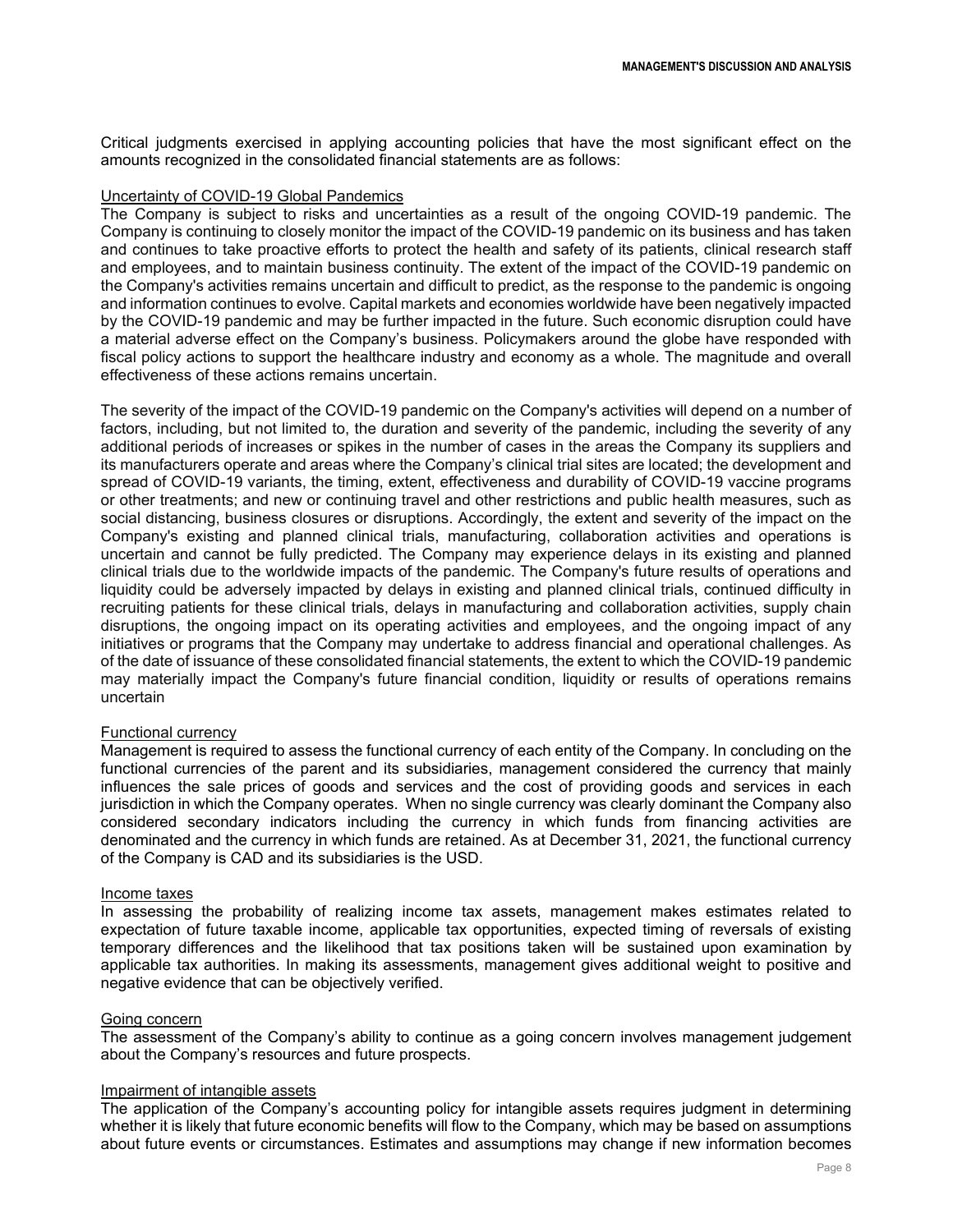available. If, after expenditures are capitalized, information becomes available suggesting that the recovery of expenditures is unlikely, the amount capitalized is written off in profit or loss in the period the new information becomes available.

Information about assumptions and estimation uncertainties that have a risk of resulting in significant adjustments are as follows:

## Share-based payment transactions and valuation of derivative liability

The Company uses the Black-Scholes Option Pricing Model to determine the fair value of stock options, standalone share purchase warrants issued and derivative liability. This model requires the input of subjective assumptions including expected share price volatility, interest rate, and forfeiture rate. Changes in the input assumptions can materially affect the fair value estimate and the Company's earnings (loss) and equity reserves.

## Useful lives of intangible assets

The Company records intangible assets acquired at their fair value. Determining fair value requires management to use estimates that could be material. Following initial recognition, the Company carries the value of intangible assets at cost less accumulated amortization and any accumulated impairment losses. Amortization is recorded on a straight-line basis based upon management's estimate of the useful life and residual value. The estimates are reviewed at least annually and are updated if expectations change as a result of technical obsolescence or legal and other limits to use.

## **SELECTED QUARTERLY INFORMATION**

The following financial data is derived from the Company's unaudited condensed interim consolidated financial statements for the three months ended March 31, 2022 and 2021.

|                                         | Three months ended |                |
|-----------------------------------------|--------------------|----------------|
|                                         | March 31,          |                |
|                                         | 2022               | 2021           |
|                                         | \$                 | \$             |
| Operating expenses                      | (2,942,322)        | (2,456,065)    |
| Other income (expenses)                 | 28,998             | (9,768,883)    |
| Net loss for the period                 | (2,913,324)        | (12, 224, 948) |
| Currency translation adjustment         | 200,077            |                |
| Comprehensive loss                      | (2,713,247)        | (12,224,948)   |
| Basic and diluted loss per common share | (0.04)             | (0.28)         |
| Working capital (deficiency)            | 8,107,897          | 6,797,282      |
| Total assets                            | 10,684,480         | 8,205,779      |
| Total long-term liabilities             |                    | 8,885,063      |

## **RESULTS OF OPERATIONS – Three Months Ended March 31, 2022**

During the three months ended March 31, 2022, the Company's primary focus was on the continued development of ALPHA-1062.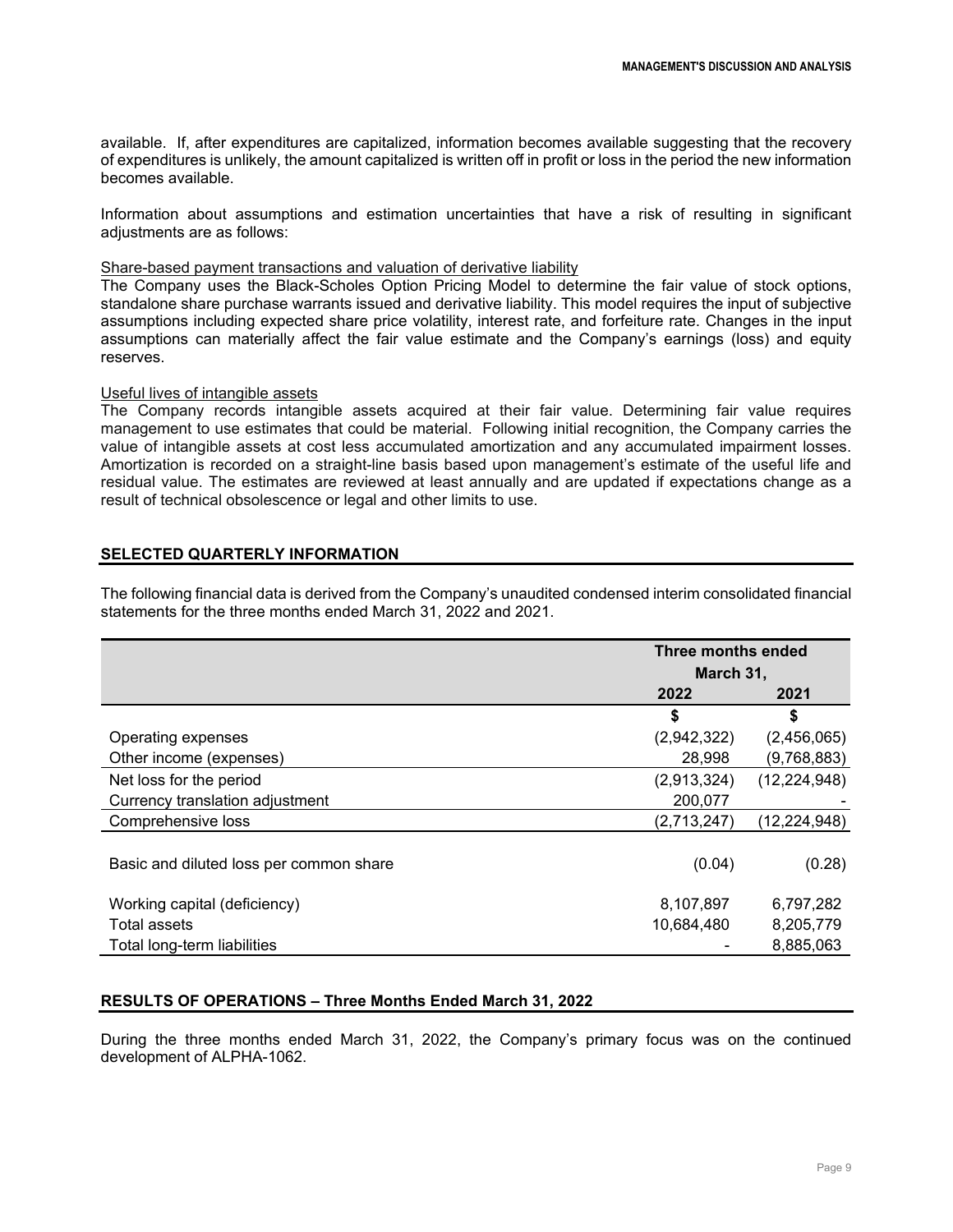For the three months ended March 31, 2022, operating expenses increased by \$486,257 from \$2,456,065 in the three months ended March 31, 2021 to \$2,942,332 in the three months ended March 31, 2022 primarily as a result of:

| <b>Operating Expense</b>        | Increase / Decrease in<br><b>Expenses</b> | <b>Explanation for Change</b>                                                                                             |
|---------------------------------|-------------------------------------------|---------------------------------------------------------------------------------------------------------------------------|
| Accretion expense               | Decrease of \$372,490                     | Decreased due to the fact there were no convertible<br>debentures in 2022 Q1 that needed to be accreted.                  |
| Management fees and<br>salaries | Increase of \$141,402                     | Increased due to the hiring of the CEO in 2021 Q2.                                                                        |
| Professional fees               | Increase of \$72,501                      | Increased due to additional legal and accounting<br>fees relating to increased corporate activity.                        |
| Research and<br>development     | Increase of \$153,473                     | Increased due to increased activity<br>into the<br>development of ALPHA-1062 and ALPHA-0602.                              |
| Share-based<br>compensation     | Increase of \$197,790                     | Increased due to share options with graded vesting<br>being granted during 2021year end and the first<br>quarter of 2022. |

# **SUMMARY OF QUARTERLY RESULTS FOR THE LAST CONSECUTIVE EIGHT QUARTERS**

The following table presents the unaudited summarized financial information for the last eight quarters:

|                                            | Q1          | Q4            | Q3            | Q <sub>2</sub> |
|--------------------------------------------|-------------|---------------|---------------|----------------|
|                                            | F2022       | F2021         | F2021         | F2021          |
|                                            | \$          | \$            | \$            | S              |
| Operating expenses                         | (2,942,322) | (4, 288, 195) | (3, 119, 960) | (2,232,668)    |
| Other income (expenses)                    | 28,998      | 1,103,331     | (1, 169, 093) | 2,386,517      |
| Income (loss) for the period               | (2,913,324) | (3, 184, 864) | (4,289,053)   | 153,849        |
| Currency translation adjustment            | 200,007     | (36, 391)     | (60, 508)     | (4,635)        |
| Comprehensive income (loss) for the period | (2,713,247) | (3,221,255)   | (4,349,561)   | 149,214        |
| Loss per share                             | (0.04)      | (0.07)        | (0.09)        | (0.00)         |
| Weighted average shares                    | 67,658,379  | 48,546,792    | 45,978,066    | 47,444,666     |

|                                            | Q1             | Q4            | Q <sub>3</sub> | Q <sub>2</sub> |
|--------------------------------------------|----------------|---------------|----------------|----------------|
|                                            | F2021          | F2020         | F2020          | F2020          |
|                                            | S              | \$            | S              |                |
| Operating expenses                         | (2,456,065)    | (2, 134, 928) | (1,537,044)    | (1,752,096)    |
| Other income (expenses)                    | (9,768,883)    | 487,129       | 90,850         | 97,087         |
| Income (loss) for the period               | (12, 224, 948) | (1,647,799)   | (1,446,194)    | (1,655,009)    |
| Currency translation adjustment            |                |               |                |                |
| Comprehensive income (loss) for the period | (12, 224, 948) | (1,647,199)   | (1,446,194)    | (1,655,009)    |
| Loss per share                             | (0.28)         | (0.04)        | (0.03)         | (0.04)         |
| Weighted average shares                    | 44,372,787     | 42,996,524    | 42,998,154     | 42,904,857     |

The variations in net loss from quarter to quarter are a result of the extent of the amount of administrative expenses needed, the amount of activity the Company is incurring on the research and development of ALPHA-1062 and ALPHA-0602, and the amount of net change in the derivative liability.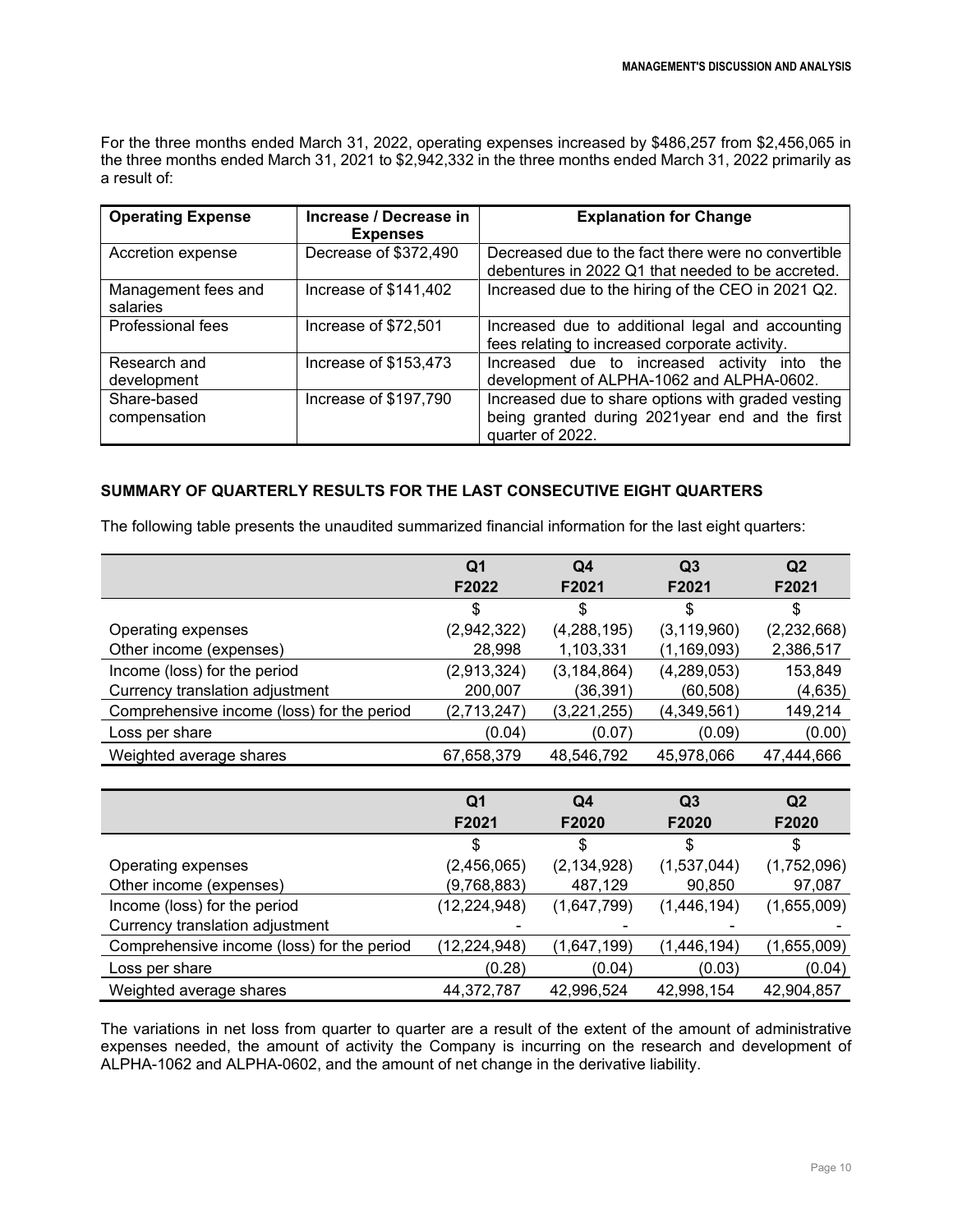The following one-time events also occurred:

- the quarter ended September 30, 2021 included a loss on the revaluation of derivative liability of \$1,179,404;
- the quarter ended June 30, 2021 included a gain on the revaluation of derivative liability of \$2,363,196;
- the quarter ended March 31, 2021 included share-based compensation in research and development of \$498,351, listing expense of \$1,404,200 from the arrangement agreement, and the recognition of the derivative liability of \$7,810,547 for the warrants with an exercise price in USD; and
- the quarter ended December 31, 2020 included an accretion expense \$390,453 for the conversion of the convertible debentures and professional fees of \$188,373 relating to the assistance with the arrangement agreement.

# **LIQUIDITY AND CAPITAL RESOURCES**

As at March 31, 2022, the Company has current assets of \$9,997,048 and current liabilities of \$1,889,151 which resulted in working capital of \$8,107,897 (December 31, 2021 - \$10,367,955).

The Company does not have operating revenue to finance its existing obligations and therefore must continue to rely on external financing to generate capital to maintain its capacity to meet working capital requirements. The Company has relied on debt and equity raises to finance its operating activities since incorporation. The Company intends to continue to rely on debt and the issuance of shares to finance its operations. However, there is a risk that additional financing will not be available on a timely basis or on terms acceptable to the Company.

The table below sets forth a summary of cash flow activity and should be read in conjunction with the Company's cash flow statements included in the Interim Financial Statements:

|                                                       | <b>Three months ended</b><br>March 31, |             |
|-------------------------------------------------------|----------------------------------------|-------------|
|                                                       | 2022                                   | 2021        |
|                                                       | S                                      | \$          |
| Cash flows used in operating activities               | (2,434,997)                            | (1,060,642) |
| Cash flows provided by (used in) investing activities |                                        | 472,562     |
| Cash flows provided by financing activities           | 34,785                                 | 1,910,115   |
| Effect of foreign exchange on cash                    | 181,383                                | (10,347)    |
| Increase (decrease) in cash during the year           | (2,218,829)                            | 1,311,688   |
| Cash, beginning of period                             | 11,301,793                             | 5,926,350   |
| Cash, end of period                                   | 9,082,964                              | 7,238,038   |

The cash flow used in operating activities increased by \$1,374,355 to \$2,434,997 for the three months ended March 31, 2022 from \$1,060,642 for the comparative period. The increase in cash flow from operating activities represents the effect on cash flows from net losses adjusted for items not affecting cash, principally: accrued interest expenses, accretion expense, amortization and depreciation, share-based compensation, and changes in the value of derivatives, in addition to net changes in non-cash balances relating to operations.

Cash provided by (used in) investing activities for the three months ended decreased by \$472,562 compared to the comparative period due to no investing activities being incurred during the three months ended March 31, 2022

Cash provided by financing activities for the three months ended March 31, 2022 decreased by \$1,875,330 compared to the comparative period. During the three months ended March 31, 2021, financing activities included raising \$2,267,899 from the issuance of common shares and net of share issuance costs of \$351,784.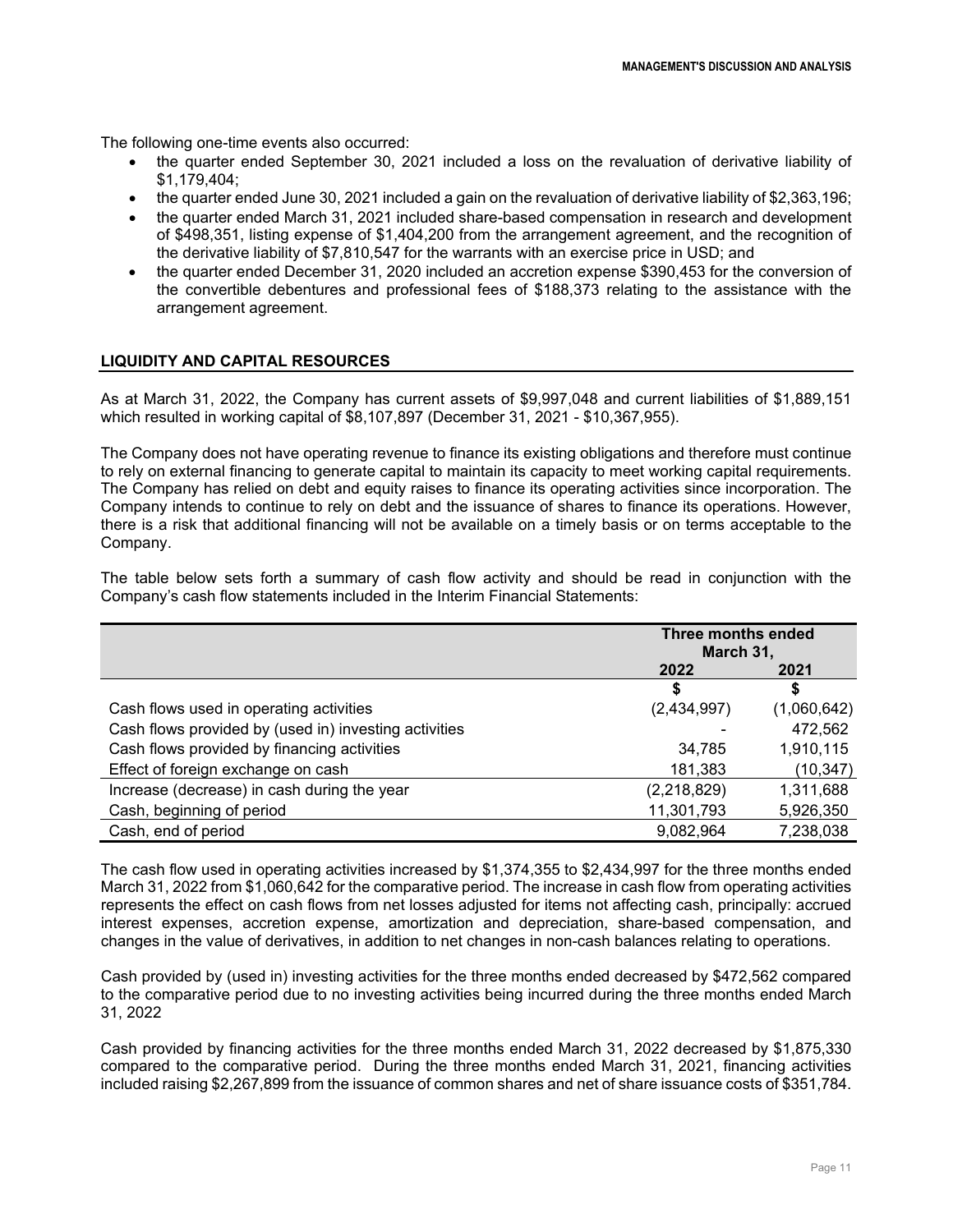## **OFF BALANCE SHEET ARRANGEMENTS**

The Company did not have any off-balance sheet arrangements as at March 31, 2022 or the date of this report.

## **COMMITMENTS**

## **1) ALPHA-1062 Technology**

In March 2015, the Company entered into the Memogain Technology License Agreement ("License Agreement") with NLS for the exclusive right and license to further develop and exploit the Alpha 1062, formerly Memogain Technology. The License Agreement set out the consideration as follows:

- The Company assumed all of NLS's obligations under the Memogain Asset Purchase Agreement which consisted of cumulative total payments to Galantos Pharma GmbH of €10,000,000, the cumulative total may be increased to €15,000,000 subject to certain provisions, which is to be paid as follows (collectively the "Galantos Royalty Payments"):
	- $\circ$  3% of the net sales revenue received by the Company from the sale of any products relating to the ALPHA-1062 Technology;
	- $\circ$  10% of any sublicensing revenue; and<br> $\circ$  25% of an upfront payment or mileston
	- 25% of an upfront payment or milestone payment paid by a sub-licensee to the Company;
- Upon completion of the Galantos Royalty Payments, a royalty payment to NLS of 1% of the revenue received from the ALPHA-1062 Technology by the Company over \$100 million per annum and
- The issuance of a promissory note of \$1,400,000 to NLS (Note 7).

On January 1, 2016, the Company assumed NLS's obligations under a Royalty Agreement with Galantos Consulting dated August 31, 2013, which consisted of cumulative total payments to Galantos Consulting of €2,000,000, the cumulative total may be increased to €3,000,000 subject to certain provisions, which is to be paid as follows:

- 1% of the net sales revenue received by the Company from the sale of any products relating to the ALPHA-1062 Technology;
- 2% of any sublicensing revenue; and
- 2% of an upfront payment or milestone payment paid by a sub-licensee to the Company.

## **2) ALPHA-0602 Technology**

In November 2020, the Company entered into a license agreement with NLS for the world-wide exclusive right to the Progranulin ("ALPHA-602") Technology. In accordance with the agreement, the Company will pay the following:

- \$50,000 to NLS before January 15, 2021 (paid);
- a royalty of 1.5% of the commercial sales, capped at \$2,000,000, to NLS;
- 10% of any Upfront Payments in excess of \$2,000,000.

The total amount payable to NLS under this agreement shall not exceed \$2,000,000.

## **CONTINGENCIES**

The Company did not have any contingencies as at March 31, 2022 or the date of this report.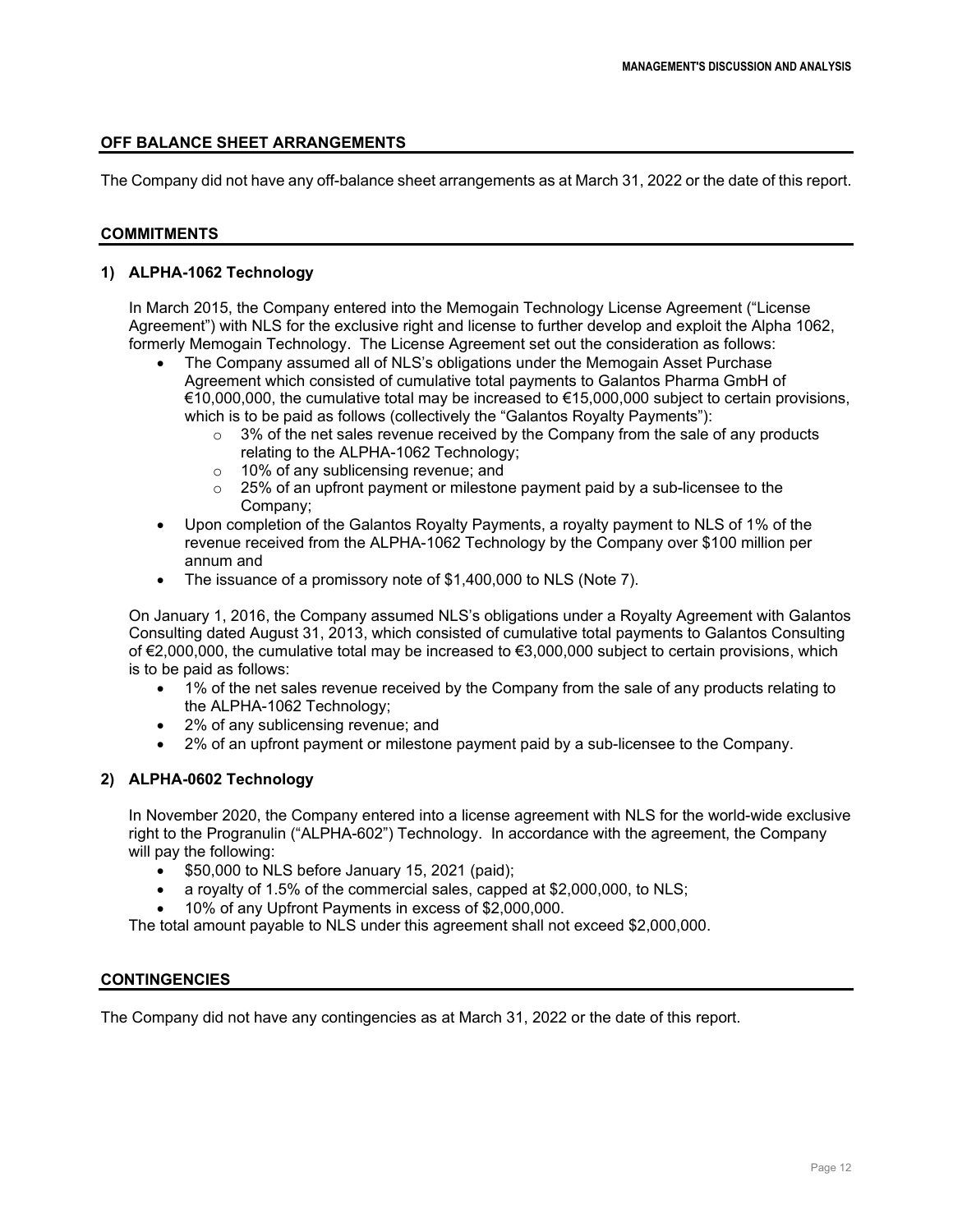# **TRANSACTIONS WITH RELATED PARTIES**

Key management personnel are those persons having authority and responsibility for planning, directing and controlling the activities of the Company, directly or indirectly. Key management personnel include the Company's executive officers and members of its Board of Directors.

In September 2018, the Company signed a management agreement with CMI Cornerstone Management Corp. ("CMI"), a company controlled by Ken Cawkell, the former CEO and a director of the Company, which requires monthly payments of \$15,000. In June 2019, the Company amended the agreement to increase the monthly fees to \$18,000. Included in the agreement is a provision for a termination payment equal to the greater of (i) \$432,000 less any fees previously paid under the agreement between June 1, 2019 and the date of termination or (ii) \$54,000.

In September 2018, the Company signed a management agreement with 9177 – 586 Quebec Inc. ("9177 Quebec"), a company controlled by Denis Kay, the Chief Scientific Officer of the Company, which requires monthly payments of \$13,333 per month for an effective term of two years. In June 2019, the Company amended the agreement to increase the monthly fees to \$15,000. Included in the agreement is a provision for a termination payment equal to the greater of (i) \$360,000 less any fees previously paid under the agreement between June 1, 2019 and the date of termination or (ii) \$45,000.

In September 2018, the Company signed a management agreement with Clearway Global, LLC ("Clearway Global"), a company controlled by Fred Sancilio, the former President and a director of the Company, which requires monthly payments of \$10,000 per month for an effective term of two years. In June 2019, the Company amended the agreement to increase the monthly fees to \$20,000. Included in the agreement is a provision for a termination payment equal to the greater of (i) \$480,000 less any fees previously paid under the agreement between June 1, 2019 and the date of termination or (ii) \$60,000. In February 2021, the Company amended the agreement to increase the monthly fees to \$24,166. On December 22, 2021, Fred Sancilio resigned as the President and director of the Company. The management agreement was replaced with a consulting agreement with no longer a provision for a termination payment.

In August 2020, the Company signed a management agreement with Seatrend Strategy Group, ("Seatrend"), a company controlled by Jeremy Wright, the former CFO of the Company, which requires monthly payments of \$6,000. In October 2020, the Company amended the agreement to increase the monthly fees to \$15,000. Included in the agreement is a provision for a termination payment of six's month's fees. On April 12, 2022, Jeremy Wright resigned as the CFO of the Company and was paid a termination payment of \$90,000.

In February 2021, the Company signed a consulting agreement with Michael McFadden, the CEO of the Company, requiring an annual base compensation of \$500,000. Included in the agreement is a provision for a termination payment upon termination without just cause and an equity provision upon the sale or merger of the Company. The termination payment is to be paid semi-monthly over a one year period, as follows: the first six months at the current base compensation, followed by three months at ½ of the current base compensation, followed by three months at ¼ of the current base compensation, and the average of actual performance bonuses paid average over the last two years. The equity provision provides for the following:

- i) in the event the Company is sold or merged at a value between \$200 million and \$500 million, equity with a value of 2% of the difference between the transaction price and \$200 million;
- ii) in the event the Company is sold or merged at a value between \$500 million and \$1 billion, equity with a value of 2.5% of the difference between the transaction price and \$200 million;
- iii) in the event the Company is sold or merged at a value above \$1 billion, equity with a value of 3% of the difference between the transaction price and \$200 million;
- iv) if the Company is neither sold nor merged, but is up-listed to the Nasdaq Exchange within 3 years of the agreement, an equity distribution equal to the value per paragraphs i) – iii) above, to be paid on the 3 year anniversary of the agreement.

In May 2021, Mr. McFadden became an employee of the Company. All other terms of his contract remained the same.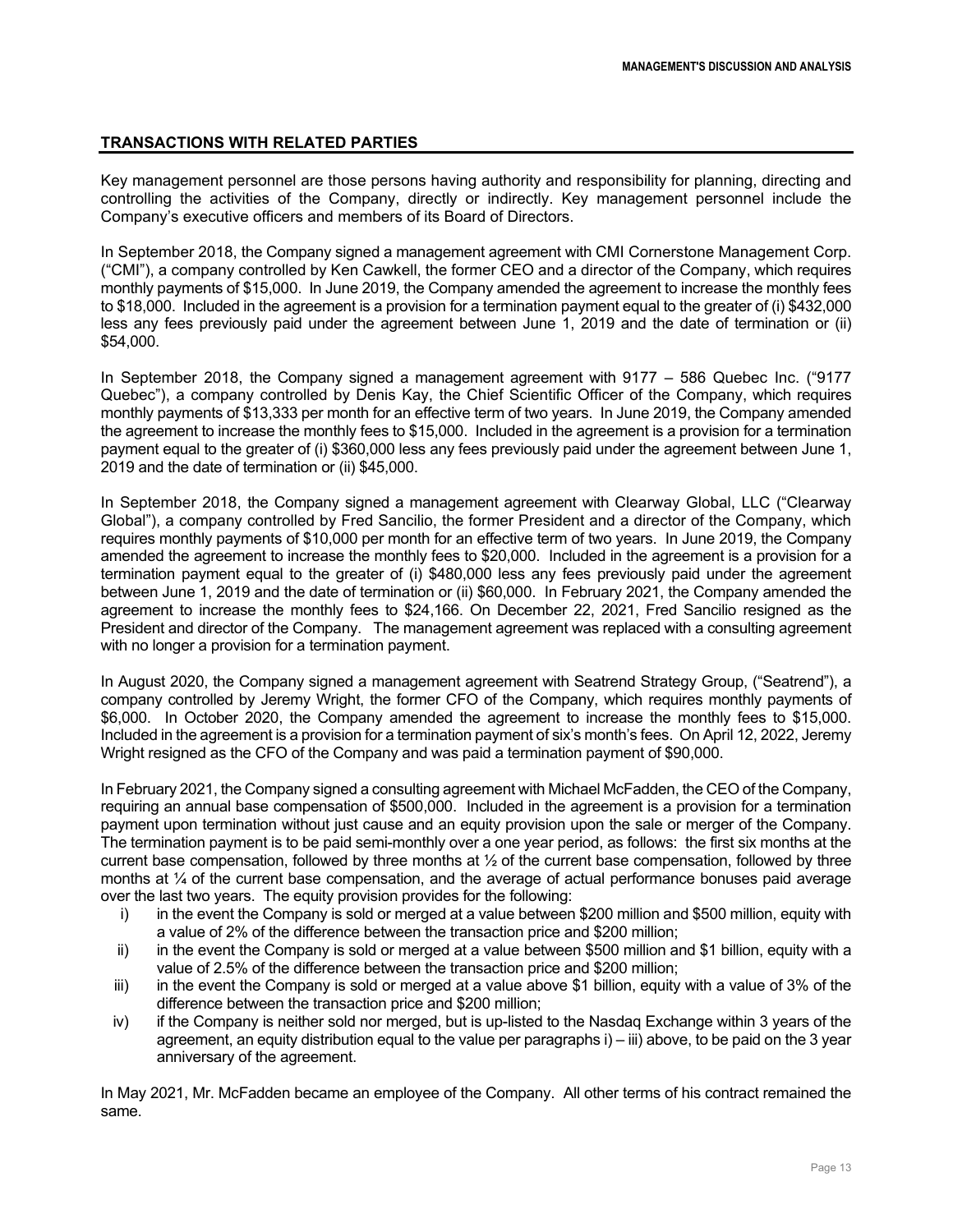In May 2021, the Company hired Lauren D'Angelo, the Chief Commercial Officer of the Company, requiring an annual base compensation of \$350,000.

In November 2021, the Company signed an employment agreement with Cedric O'Gorman, the Chief Medical Officer of the Company, requiring an annual base compensation of \$400,000. Included in the agreement is a provision for a termination payment without just cause an amount equal to annual base compensation for a period of three months.

During the three months ended March 31, 2022, the Company entered into the following transactions with related parties:

- a) Incurred management fees of \$53,812 (March 31, 2021 \$54,000) and share-based compensation of \$nil (March 31, 2021 - \$95,852) to CMI. During the three months ended March 31, 2021, CMI converted the First Note debenture into 21,712 shares of the Company for the principal and interest portion. CMI also converted its Second Note debenture into 16,625 units of the Company with each unit consisting of one common share and one-half warrant with each warrant entitling the holder to acquire one common share of the Company for CAD\$2.10 up to March 18, 2023. As at March 31, 2022, \$164 (December 31, 2021 - \$19,064) was included in accounts payable and accrued liabilities owing to CMI.
- b) Incurred management fees of \$55,321 (March 31, 2021 \$54,801) to Seatrend. As at March 31, 2022, \$32,687 (December 31, 2021 - \$73) was included in accounts payable and accrued liabilities owing to Seatrend.
- c) Incurred management fees included in research and development of \$45,000 (March 31, 2021 \$45,000) and share-based compensation included in research and development of \$3,695 (March 31, 2021 - \$95,852) to 9177 Quebec. During the three months ended March 31, 2021, 9177 Quebec converted its First Note debenture into 10,856 shares of the Company for the principal and interest portion. 9177 Quebec also converted its Second Note debenture into 8,312 units of the Company with each unit consisting of one common share and one-half warrant with each warrant entitling the holder to acquire one common share of the Company for CAD\$2.10 up to March 18, 2023. As at March 31, 2022, \$17,250 (December 31, 2021 - \$27,450) was included in accounts payable and accrued liabilities owing to 9177 Quebec.
- d) Incurred management fees included in research and development of \$nil (March 31, 2021 \$68,333) and share-based compensation included in research and development of \$nil (March 31, 2021 - \$398,612) to Clearway Global. During the three months ended March 31, 2021, Clearway Global converted its First Note debenture into 21,712 shares of the Company for the principal and interest portion. Clearway Global also converted its Second Note debenture into 16,625 units of the Company with each unit consisting of one common share and one-half warrant with each warrant entitling the holder to acquire one common share of the Company for CAD\$2.10 up to March 18, 2023.
- e) As of March 31, 2022, \$nil (December 31, 2021 \$2,000) was included in accounts payable and accrued liabilities owing to Olera LLC, a company controlled by Fred Sancilio.
- f) Incurred share-based compensation of \$45,792 (March 31, 2021 \$nil) to Len Mertz, a director of the Company. During the three months ended March 31, 2021, Mr. Mertz, Mertz Holdings and Mertz Trust, entities controlled by Len Mertz, converted their First Note debentures into 562,518 shares of the Company for the principal and interest portion. Additionally, their Second Note debentures were converted into 430,428 units of the Company with each unit consisting of one common share and one share purchase warrant with each warrant entitling the holder to acquire one common share of the Company for CAD\$2.10 up to March 18, 2023.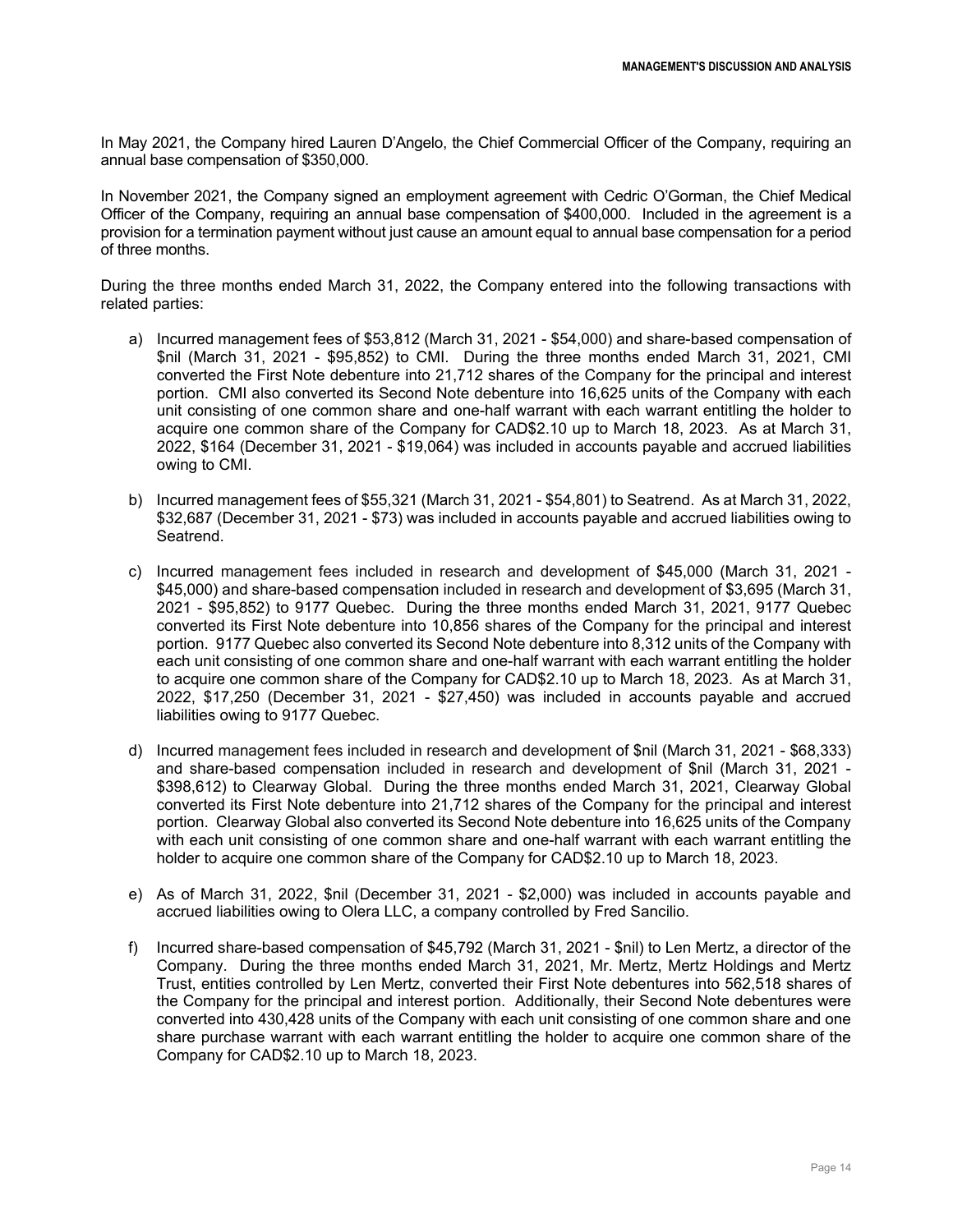- g) Incurred share-based compensation of \$36,634 (March 31, 2021 \$nil) to John Havens, a director of the Company. During the three months ended March 31, 2021, Mr. Havens converted his First Note debenture into 492,392 shares of the Company for the principal and interest portion. Additionally, Mr. Havens converted his Second Note debenture into 376,838 units of the Company with each unit consisting of one common share and one share purchase warrant with each warrant entitling the holder to acquire one common share of the Company for CAD\$2.10 up to March 18, 2023.
- h) Incurred share-based compensation of \$30,528 (March 31, 2021 \$nil) to Philip Mertz, a director of the Company. During the three months ended March 31, 2021, Mr. Mertz converted his First Note debenture into 164,365 shares of the Company for the principal and interest portion. Additionally, Mr. Mertz converted his Second Note debenture into 125,854 units of the Company with each unit consisting of one common share and one share purchase warrant with each warrant entitling the holder to acquire one common share of the Company for CAD\$2.10 up to March 18, 2023.
- i) Incurred share-based compensation of \$30,528 (March 31, 2021 \$nil) to Rob Bakshi, a director of the Company. During the three months ended March 31, 2021, Vincorp Holdings, a company controlled by Mr. Bakshi, converted its First Note debenture into 10,856 shares of the Company for the principal and interest portion. Additionally, Vicorp Holdings converted its Second Note debenture into 8,312 units of the Company with each unit consisting of one common share and one share purchase warrant with each warrant entitling the holder to acquire one common share of the Company for CAD\$2.10 up to March 18, 2023.
- j) During the three months ended March 31, 2022, the Company paid \$nil (March 31, 2021 \$3,336) in legal fees and \$3,587 (March 31, 2021 - \$9,000 in administrative fees, included in other general and administrative expenses, to Cawkell Brodie LLP, a law firm where Mr. Cawkell is a managing partner. As of March 31, 2022, \$2,510 (December 31, 2021 - \$nil) was included in accounts payable and accrued liabilities owing to Cawkell Brodie LLP.
- k) Incurred management fees and salaries of \$125,000 (March 31, 2021 \$nil) and share-based compensation of \$188,352 (March 31, 2021 - \$nil) to Michael McFadden. As at March 31, 2022, \$468 (December 31, 2021 - \$nil) was included in accounts payable and accrued liabilities to Mr. McFadden.
- l) Incurred management salaries included in research in development of \$89,266 (March 31, 2021 \$nil) and share-based compensation included in research and development of \$65,032 (March 31, 2021 - \$nil) to Lauren D'Angelo, the Company's Chief Commercial Officer. As at March 31, 2022, \$nil (December 31, 2021 - \$64,320) was included in accounts payable and accrued liabilities owing to Ms. D'Angelo.
- m) Incurred management salaries included in research and development of \$100,000 (March 31, 2021 \$nil) and share-based compensation included in research and development of \$44,259 (March 31, 2021) to Cedric O'Gorman, the Company's Chief Medical Officer. As at March 31, 2022, \$1,791 (December 31, 2021 - \$16,667) was included in accounts payable and accrued liabilities owing to Mr. O'Gorman.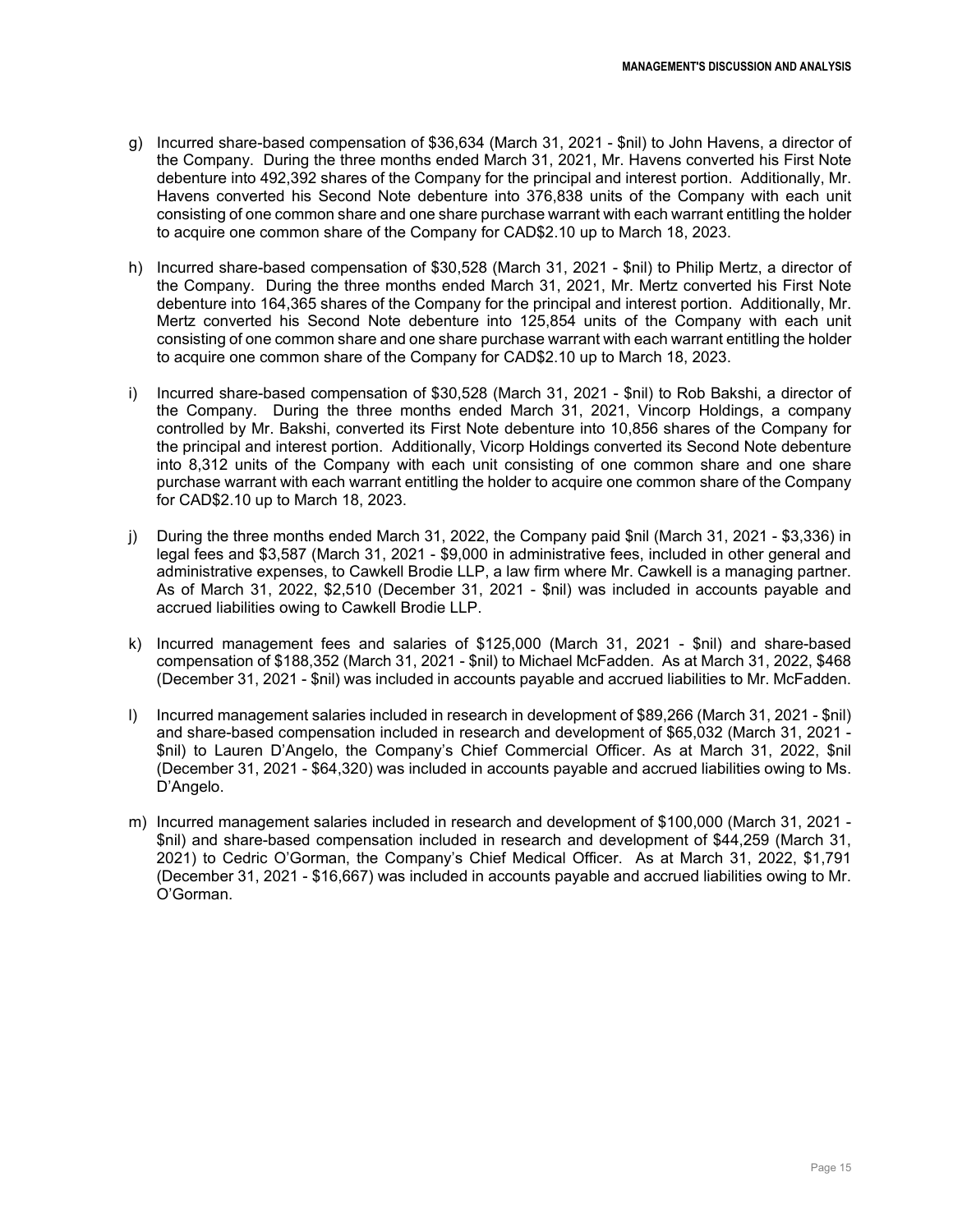Summary of key management personnel compensation:

|                                                         | For the three months ended<br>March 31, |         |  |
|---------------------------------------------------------|-----------------------------------------|---------|--|
|                                                         | 2021<br>2022                            |         |  |
|                                                         | \$                                      |         |  |
| Other general and administrative                        | 3.587                                   | 9,000   |  |
| Management fees and salaries                            | 234,133                                 | 108,801 |  |
| Professional fees                                       |                                         | 3,336   |  |
| Research and development - management fees and salaries | 234,266                                 | 113,333 |  |
| Share-based compensation                                | 444,820                                 | 590,316 |  |
|                                                         | 916,806                                 | 824,786 |  |

These expenditures were measured by amounts agreed upon by the transacting parties.

## **FINANCIAL INSTRUMENTS AND RISK MANAGEMENT**

Financial instruments measured at fair value are classified into one of three levels in the fair value hierarchy according to the relative reliability of the inputs used to estimate the fair values. The three levels of the fair value hierarchy are:

- Level 1 Unadjusted quoted prices in active markets for identical assets or liabilities;
- Level 2 Inputs other than quoted prices that are observable for the asset or liability either directly or indirectly; and
- Level 3 Unobservable inputs that are supported by little or no market activity, therefore requiring an entity to develop its own assumptions about the assumption that market participants would use in pricing.

The Company's financial instruments consist of cash, other current assets, accounts payable, derivative liability, and promissory note. The fair values of subscription receipts receivable, other current assets, accounts payable, related parties payable, refundable subscription receipts, convertible debentures and promissory note approximates their carrying values either due to their current nature or current market rates for similar instruments. Cash is measured at fair value on a recurring basis using level 1 inputs. Derivative liability is measured at fair value on a recurring basis using level 3 inputs. The continuity and valuation techniques that are used to determine the fair value of the derivative liability are described in Note 8 of the Interim Financial Statements.

The Company is exposed to a variety of financial risks by virtue of its activities including currency, credit, interest rate, and liquidity risk.

a) Currency risk

Foreign currency exchange rate risk is the risk that the fair value or future cash flows will fluctuate as a result of changes in foreign exchange rates. The Company's operations are carried out in Canada and the United States. As at March 31, 2022, the Company had net monetary assets of approximately \$10,400,000 denominated in Canadian dollars. These factors expose the Company to foreign currency exchange rate risk, which could have an adverse effect on the profitability of the Company. A 10% change in the exchange rate with the Canadian dollar would change net loss and comprehensive loss by approximately \$840,000. At this time, the Company currently does not have plans to enter into foreign currency future contracts to mitigate this risk, however it may do so in the future.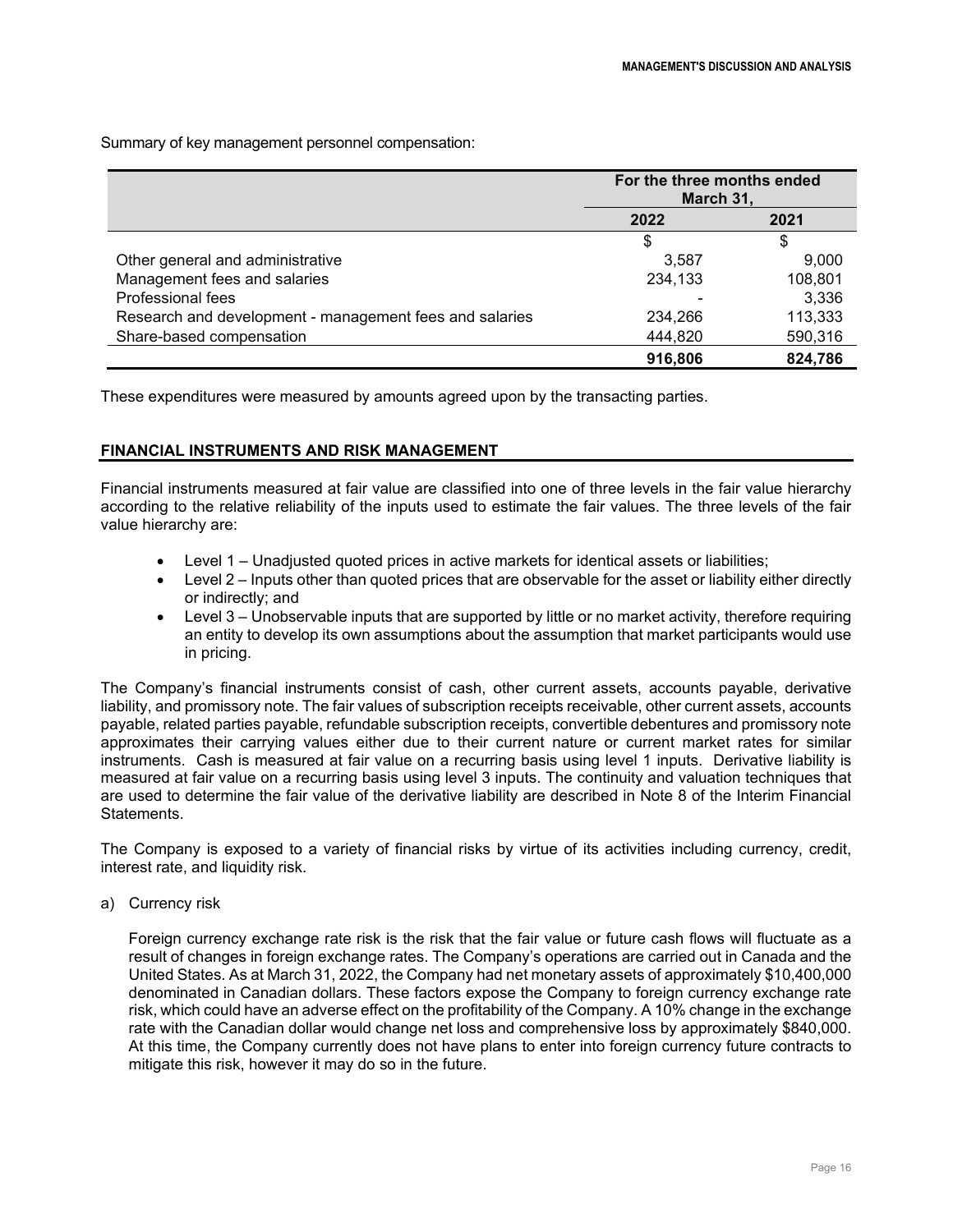#### b) Credit risk

Credit risk is the risk that one party to a financial instrument will cause a financial loss for the other party by failing to discharge an obligation.

The Company's cash is held in a large Canadian financial institution and a United States of America based financial institution. The Company maintains certain cash deposits with Schedule I financial institutions, which from time to time may exceed federally insured limits. The Company has not experienced any significant credit losses and believes it is not exposed to any significant credit risk. The Company's tax recoverable is due from the Government of Canada; therefore, the credit risk exposure is low. The Company's maximum credit risk is equal to the carrying value of cash, other receivables, and tax recoverable at March 31, 2022 and December 31, 2021.

c) Interest rate risk

Interest rate risk is the risk the fair value or future cash flows of a financial instrument will fluctuate because of changes in market interest rates. Financial assets and liabilities with variable interest rates expose the Company to interest rate cash flow risk. The Company does not hold any financial liabilities with variable interest rates. Financial assets and liabilities with fixed interest rates expose the Company to interest rate price risk. As at March 31, 2022, the promissory note bears interest of 2% per annum and is subject to interest rate price risk. The Company maintains bank accounts which earn interest at variable rates but it does not believe it is currently subject to any significant interest rate risk.

#### d) Liquidity risk

The Company's ability to continue as a going concern is dependent on management's ability to raise required funding through future equity issuances and through short-term borrowing. The Company manages its liquidity risk by forecasting cash flows from operations and anticipating any investing and financing activities. Management and the Board of Directors are actively involved in the review, planning and approval of significant expenditures and commitments. As at March 31, 2022, the Company had a cash balance of \$9,082,964 to settle current financial liabilities of \$1,889,151.

Contractual undiscounted cash flow requirements for financial liabilities as at December 31, 2021 are as follows:

|                                          | $\leq$ 1 Year | >1-3 Years | <b>Total</b> |
|------------------------------------------|---------------|------------|--------------|
|                                          |               |            |              |
| Accounts payable and accrued liabilities | 781,627       | -          | 781,627      |
| Promissory note                          | 1,211,463     |            | 1,211,463    |
|                                          | 1.993.090     |            | 1.993.090    |

#### **OTHER RISKS AND UNCERTAINTIES**

The business and operations of the Company are subject to numerous risks, many of which are beyond the Company's control. The Company considers the risks set out below to be some of the most significant to potential investors in the Company, but not all of the risks are associated with an investment in securities of the Company. If any of these risks materialize into actual events or circumstances or other possible additional risks and uncertainties of which the Company is currently unaware or which it considers to be material in relation to the Company's business actually occur, the Company's assets, liabilities, financial condition, results of operations (including future results of operations), business and business prospects, are likely to be materially and adversely affected. In such circumstances, the price of the Company's securities could decline and investors may lose all or part of their investment.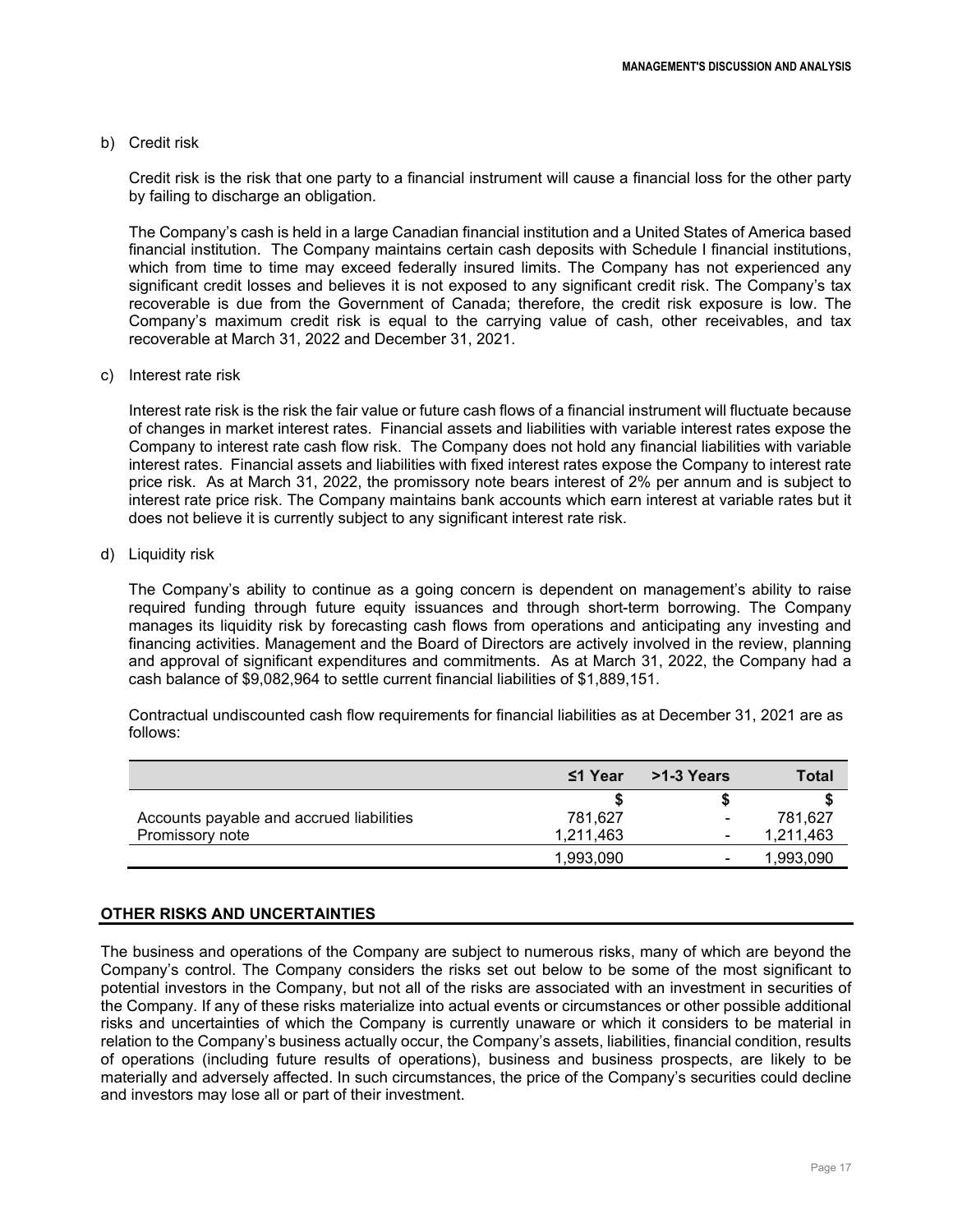## **Global Pandemics**

The Company is subject to risks and uncertainties as a result of the ongoing COVID-19 pandemic. The Company is continuing to closely monitor the impact of the COVID-19 pandemic on its business and has taken and continues to take proactive efforts to protect the health and safety of its patients, clinical research staff and employees, and to maintain business continuity. The extent of the impact of the COVID-19 pandemic on the Company's activities remains uncertain and difficult to predict, as the response to the pandemic is ongoing and information continues to evolve. Capital markets and economies worldwide have been negatively impacted by the COVID-19 pandemic and may be further impacted in the future. Such economic disruption could have a material adverse effect on the Company's business. Policymakers around the globe have responded with fiscal policy actions to support the healthcare industry and economy as a whole. The magnitude and overall effectiveness of these actions remains uncertain.

The severity of the impact of the COVID-19 pandemic on the Company's activities will depend on a number of factors, including, but not limited to, the duration and severity of the pandemic, including the severity of any additional periods of increases or spikes in the number of cases in the areas the Company its suppliers and its manufacturers operate and areas where the Company's clinical trial sites are located; the development and spread of COVID-19 variants, the timing, extent, effectiveness and durability of COVID-19 vaccine programs or other treatments; and new or continuing travel and other restrictions and public health measures, such as social distancing, business closures or disruptions. Accordingly, the extent and severity of the impact on the Company's existing and planned clinical trials, manufacturing, collaboration activities and operations is uncertain and cannot be fully predicted. The Company may experience delays in its existing and planned clinical trials due to the worldwide impacts of the pandemic. The Company's future results of operations and liquidity could be adversely impacted by delays in existing and planned clinical trials, continued difficulty in recruiting patients for these clinical trials, delays in manufacturing and collaboration activities, supply chain disruptions, the ongoing impact on its operating activities and employees, and the ongoing impact of any initiatives or programs that the Company may undertake to address financial and operational challenges. As of the date of issuance of these consolidated financial statements, the extent to which the COVID-19 pandemic may materially impact the Company's future financial condition, liquidity or results of operations remains uncertain.

## **Financing Risks**

We have limited capital and we expect we will require funds in excess of our existing cash resources to fund operating deficits, develop existing and new products or services, establish and expand our marketing capabilities, and finance general and administrative activities. We do not currently generate sufficient cash from our businesses to fund our operations. We do not have any bank credit facility or other working capital credit line under which we may borrow funds for working capital or other general corporate purposes. If we do not have, or are not able to obtain, sufficient funds, we expect to have to delay strategic opportunities, investments, or projects. If we are unable to raise adequate funds, we may have to delay or reduce the scope of, or eliminate some or all of our current research and development. Any of these actions could have a material adverse effect on our business, results of operations or financial condition.

#### **History of Operating Losses and Negative Cash Flow from Operating Activities**

The Company has reported negative cash flow from operating activities since inception and expects to experience negative operating cash flows for the foreseeable future. The operating losses will continue as significant costs will be incurred to further the clinical development of ALPHA-1062 and development of the PGRN Technology. Until any approval from the FDA and other regulatory authorities for the sale of ALPHA-1062, the Company's working capital requirements are dependent on the Company's ability to raise capital by future issuances of common shares, debt instruments or other securities convertible into common shares or through potential partnership or strategic financing opportunities, if any become available at terms that are acceptable to the Company.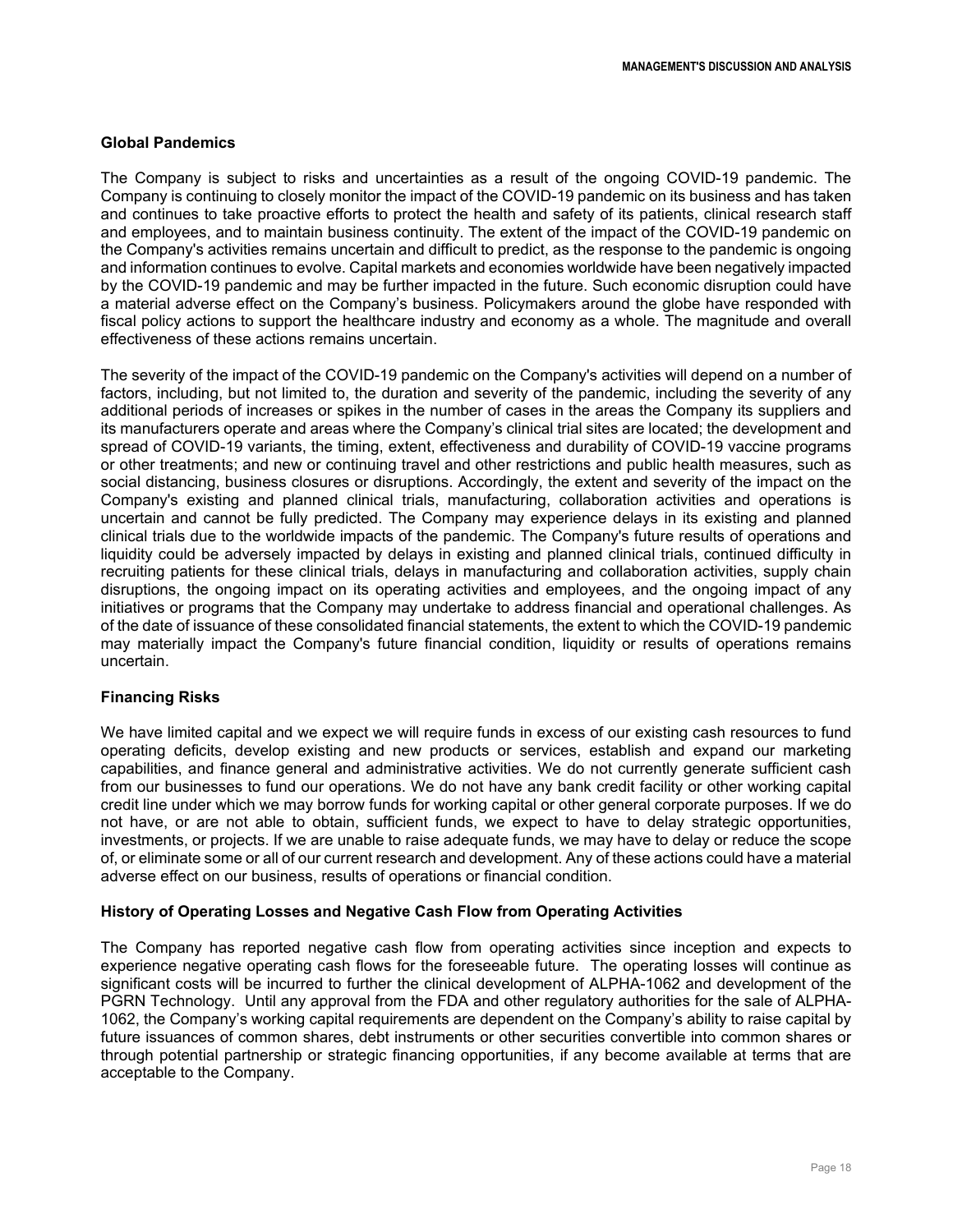## **Research and Development Risk**

The Company's organic growth and long-term success is dependent in part on its ability to successfully develop products and it will likely incur significant research and development expenditures to do so. The Company cannot be certain that any investment in research and development will yield technically feasible or commercially viable products. Furthermore, its ability to discover and develop products will depend on its ability to:

- retain key scientists as employees or partners;
- develop products internally and assist its partners with development;
- successfully complete laboratory testing and clinical trials on humans;
- obtain and maintain necessary intellectual property rights to the Company's products;
- obtain and maintain necessary U.S. and other regulatory approvals for its products;
- collaborate with third parties to assist in the development of its products; and
- enter into arrangements with third parties to co-develop, license, and commercialize its products.

The Company may not be successful in developing its drug products. Failure to introduce and advance current and new products could materially and adversely affect the Company's operations and financial condition.

## **Clinical Development Risks**

The Company must demonstrate the safety and efficacy of their products through extensive clinical testing. The Company's drug research and development programs are various stages of development including early stage of development. Numerous unforeseen events during, or as a result of, the testing process could delay or prevent required FDA and regulatory approvals and thus future commercialization of any products the Company develops, including the following:

- the results of clinical studies may be inconclusive, may demonstrate potentially unsafe drug characteristics, or may not be indicative of results that will be obtained in later clinical trials;
- the safety and efficacy results attained in the clinical studies may not be indicative of results that are obtained in later clinical trials;

after reviewing clinical study results, the Company or its partners or collaborators may abandon projects that were previously thought to be promising.

Clinical studies are very expensive, can run into unexpected difficulties and the outcomes are uncertain. The final data collected from studies the Company conducts may not be sufficient to support the further clinical development of ultimately regulatory approval of such product(s). Clinical studies of the Company's products may not be completed on schedule or on budget. The Company's failure to complete any of its clinical studies on schedule or on budget, or its failure to adequately demonstrate the safety and efficacy of any of the products it develops, could delay or prevent regulatory approval of such products, which could adversely affect the Company's business, financial condition, and results of operations.

## **Retention of Skilled Management**

Our success depends to a significant extent on our ability to identify, hire, and retain qualified creative, technical and managerial personnel in a competitive job market. We expect competition for personnel with the specialized creative and technical skills needed to create our products and provide our services will continue to intensify in future. Our competitors may be able to offer a work environment with higher compensation or more opportunities to work with cutting-edge technology than we can. If we are unable to retain our key personnel or appropriately match skill sets with our needs, we would be required to expend significant time and financial resources to identify and hire new qualified personnel and to transfer significant internal historical knowledge, which might significantly delay or prevent the achievement of our business objectives.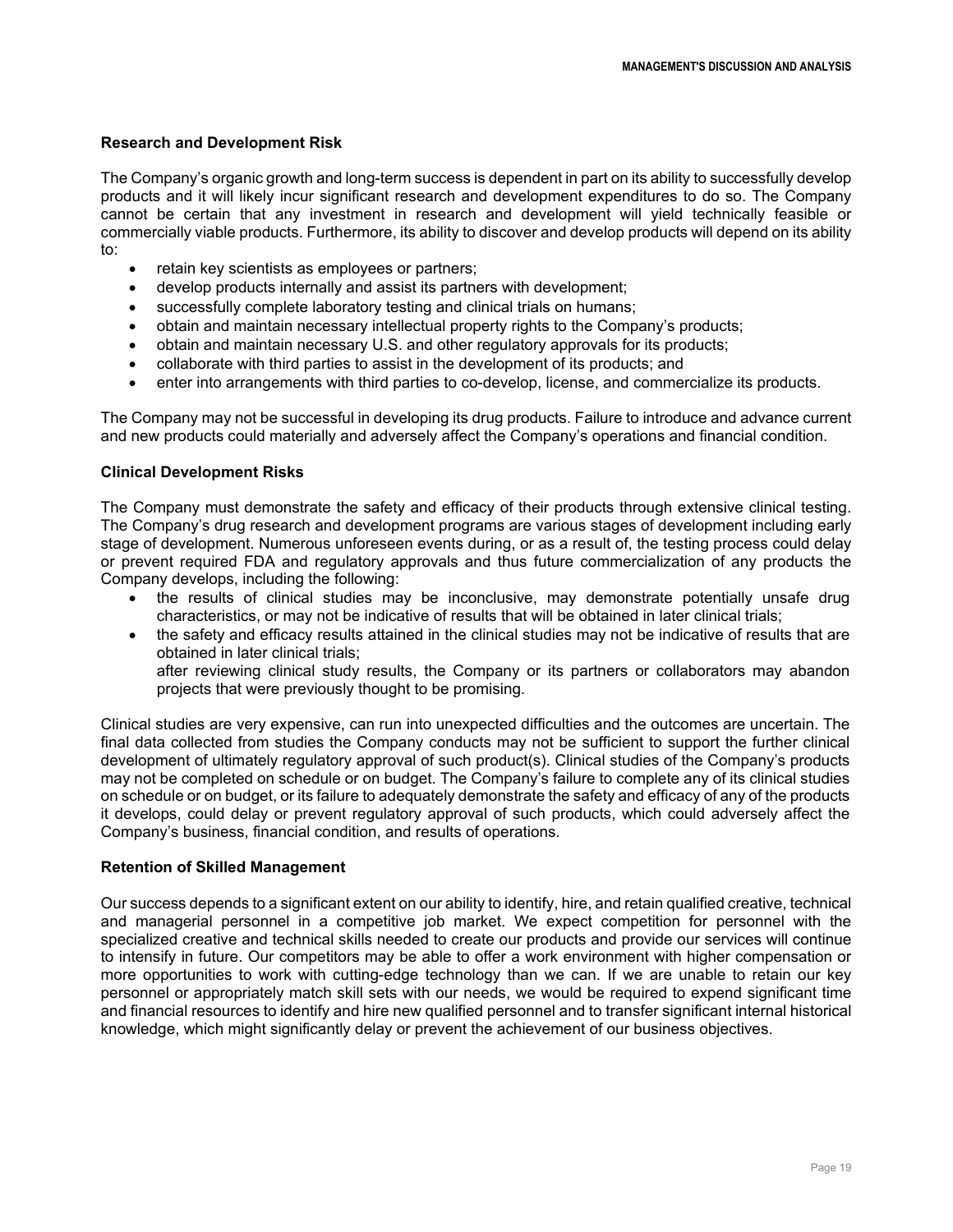#### **Intellectual Property**

Patents issued or licensed to the Company and trademarks registered or licensed to the Company may be infringed upon by the products or processes of others. We hold a number of trademarks and copyrights relating to certain significant products. We rely on patent laws and contractual provisions to protect these patents, and there can be no assurance that third parties will not infringe or misappropriate our patents. The monitoring and enforcement against the unauthorized use of our intellectual property rights could entail significant expenses and could prove difficult or impossible. As well, the laws of other countries in which we may choose to market our products may afford little or no effective protection of our intellectual property. If we lose some or all of our intellectual property rights, our business may be materially adversely affected.

## **Dilution to Current Shareholders**

In order to finance our operations, we have raised funds through the issuance of common shares and securities convertible into common shares and expect to do so again in future. We cannot predict the size of future issuances of common shares or the size or terms of future issuances of debt instruments or other securities convertible into common shares, or the effect, if any, that future issuances and sales of our securities will have on the market price of our common shares. Sales or issuances of substantial numbers of common shares, or the perception that such sales could occur, may adversely affect the market price of our common shares. With any additional sale or issuance of common shares, or securities convertible into common shares, our investors will suffer dilution to their voting power.

## **ACCOUNTING PRONOUNCEMENTS NOT YET ADOPTED**

A number of amendments to standards and interpretations applicable to the Company are not yet effective for the three months ended March 31, 2022 and have not been applied in preparing the Interim Financial Statements nor does the Company expect these amendments to have a significant effect on its Interim Financial Statements.

## **DISCLOSURE OF CONTROLS AND PROCEDURES AND INTERNAL CONTROL OVER FINANCIAL REPORTING**

The CFO, together with other members of management, have designed the Company's disclosure controls and procedures in order to provide reasonable assurance that material information relating to the Company and its consolidated subsidiaries would be known to them, and by others, within those entities.

Management has also designed internal controls over financial reporting to provide reasonable assurance regarding the reliability of financial reporting and the preparation of the financial statements in accordance with IFRS. Management has assessed the effectiveness of the Company's internal control over financial reporting as of the three months ended March 31, 2022.

While the officers of the Company have designed the Company's disclosure controls and procedures and internal controls over financial reporting, they expect that these controls and procedures may not prevent all errors and fraud. A control system, no matter how well conceived or operated, can only provide reasonable, not absolute assurance that the objectives of the control system are met.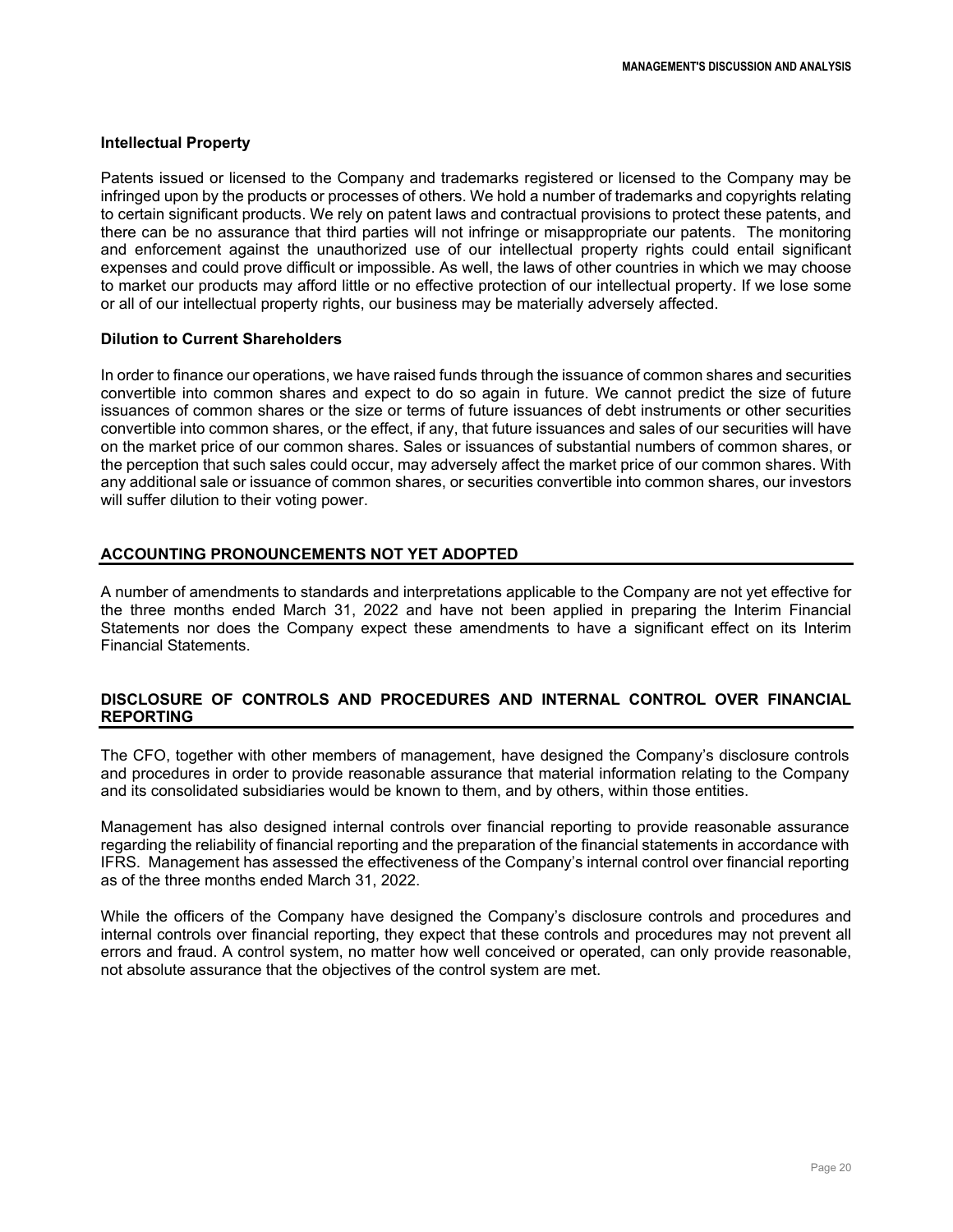# **DISCLOSURE DATA FOR OUTSTANDING COMMON SHARES, OPTIONS, AND WARRANTS**

The Company is authorized to issue the following share capital:

- Unlimited common voting shares without par value ("Common share")
- Unlimited Class A restricted voting shares without par value ("Restricted share")
- Unlimited Class B preferred Series A shares without par value ("Class B preferred shares")

Below is a summary of the common shares issued, stock options, and share purchase warrants as at March 31, 2022 and the date of this report:

|                                       | March 31,<br>2022 | Date of this<br><b>Report</b> |
|---------------------------------------|-------------------|-------------------------------|
|                                       |                   |                               |
| Common shares                         | 61,023,450        | 61,023,450                    |
| <b>Restricted shares</b>              | 7,000,000         | 7,000,000                     |
| Class B preferred shares              | 7,916,380         | 7,916,380                     |
| Common share options                  | 5,461,071         | 5,911,071                     |
| ACI Canada legacy performance options | 9,591,057         | 9,591,057                     |
| Warrants                              | 15,981,290        | 15,981,290                    |

# **Common share options**

The Company has issued incentive options to certain directors, officers, and consultants of the Company. As of the date of this report, the following share options are outstanding and exercisable:

| <b>Options</b><br>Outstanding | <b>Options</b><br><b>Exercisable</b> | <b>Exercise Price</b> | <b>Expiry Date</b> |
|-------------------------------|--------------------------------------|-----------------------|--------------------|
| 200,000                       | 200,000                              | 1.68 (CAD\$2.10)      | March 29, 2023     |
| 31,513                        | 31,513                               | 0.57 (CAD\$0.714)     | September 21, 2023 |
| 39,154                        | 39,154                               | 0.40                  | June 1, 2029       |
| 39,154                        | 39,154                               | 0.40                  | July 22, 2030      |
| 2,700,000                     |                                      | 0.72 (CAD\$0.90)      | August 3, 2031     |
| 400,000                       | 150,000                              | 1.22                  | August 16, 2031    |
| 131,250                       | 131,250                              | 0.80                  | August 16, 2031    |
| 1,690,000                     | 687,500                              | 0.90 (CAD\$1.12)      | December 20, 2031  |
| 230,000                       |                                      | 0.84 (CAD\$1.05)      | February 14, 2032  |
| 450,000                       | 9,375                                | 0.74 (CAD \$0.93)     | April 11, 2032     |
| 5.911.071                     | 1,287,946                            |                       |                    |